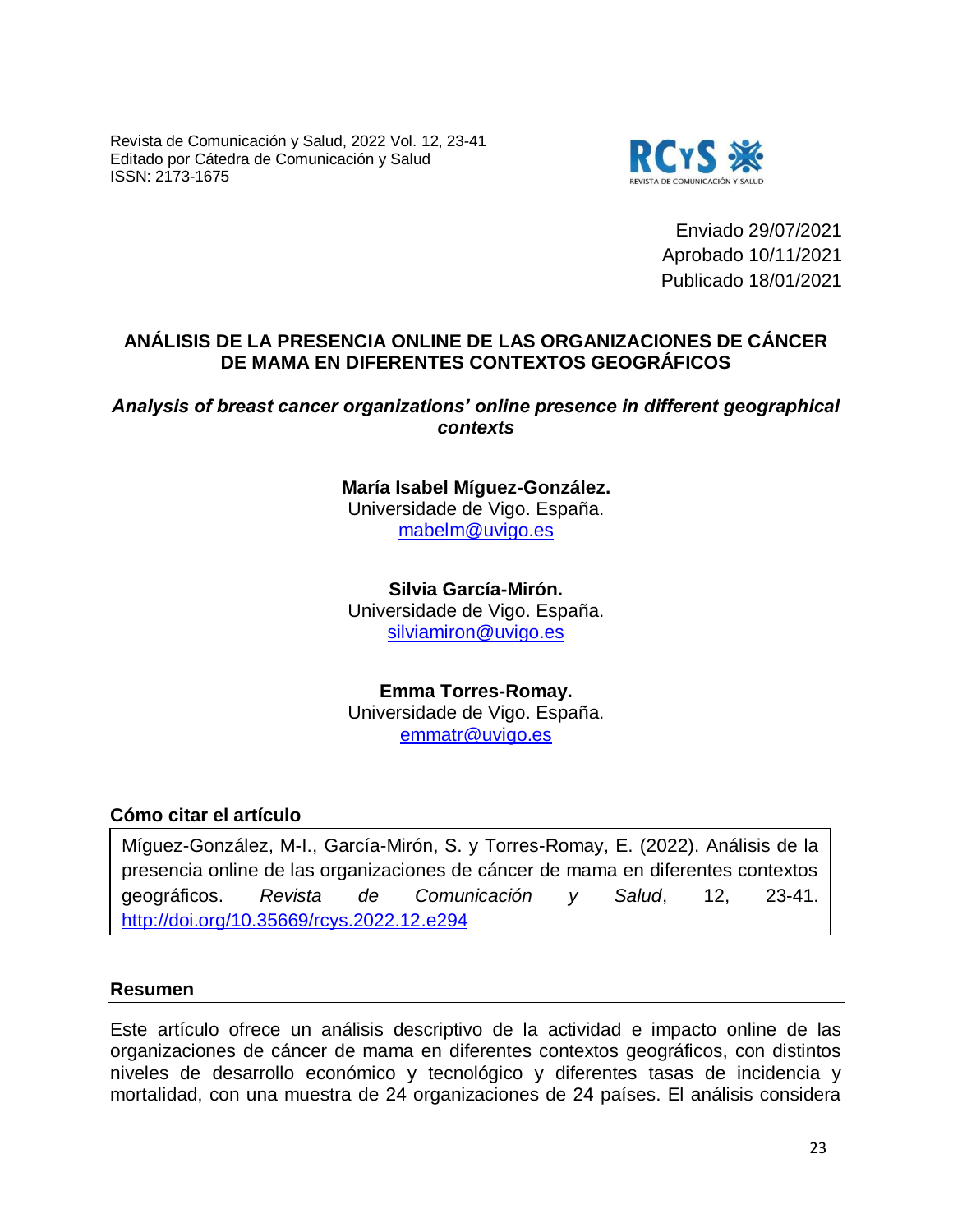variables como la frecuencia de publicación, el tiempo de presencia en las redes sociales y el número y evolución de me gusta, visualizaciones, seguidores y suscriptores. Los resultados muestran que las organizaciones de los países más desarrollados cuentan con una presencia más temprana y variada en el mundo online. La incidencia de la enfermedad se correlaciona con la presencia de estas organizaciones en las redes sociales y con sus resultados de recepción, mientras que la tasa de mortalidad no se relaciona con estos aspectos. Facebook es la red más utilizada; sin embargo, Instagram, con mejor rendimiento y un creciente número de usuarios, es una buena alternativa para las organizaciones que deseen fortalecer su actividad online. Estos resultados confirman la necesidad de ampliar la perspectiva de los estudios de comunicación online de las organizaciones de cáncer de mama considerando los países subdesarrollados o en vías de desarrollo. Esto ayudará a las organizaciones a desarrollar prácticas más efectivas que, considerando el creciente uso de las redes sociales en estos países, podría tener un impacto significativo en el medio plazo.

**Palabras clave:** eHealth, cáncer, organizaciones de cáncer de mama, comunicación, redes sociales

#### **Abstract**

This paper contributes offers a descriptive analysis of the online activity and impact of breast cancer organizations in different geographical contexts, with different economic and technological development levels and different incidence and mortality rates, with a sample of 24 organizations from 24 countries. The analysis considers variables such as posting frequency, time of presence on the social network and number and evolution of likes, views, followers, and subscribers. The results show that the organizations from the more developed countries have an earlier and more varied presence on the online world. Disease's incidence correlate to a certain extent with the presence of these organizations on social networks and with their reception results while mortality rate is not related to these aspects. Facebook is the most used network; however, Instagram, with better performance and a growing number of users, is a good alternative for organizations that want to strengthen their online activity. These results confirm the need to broaden the perspective of studies on the online communication of breast cancer organizations, considering underdeveloped or developing countries. This will help these organizations to develop more effective practices that, considering the increasing use of social media in these countries, might have a meaningful impact in the medium term.

**Keywords**: eHealth, cancer, breast cancer organizations, communication, social media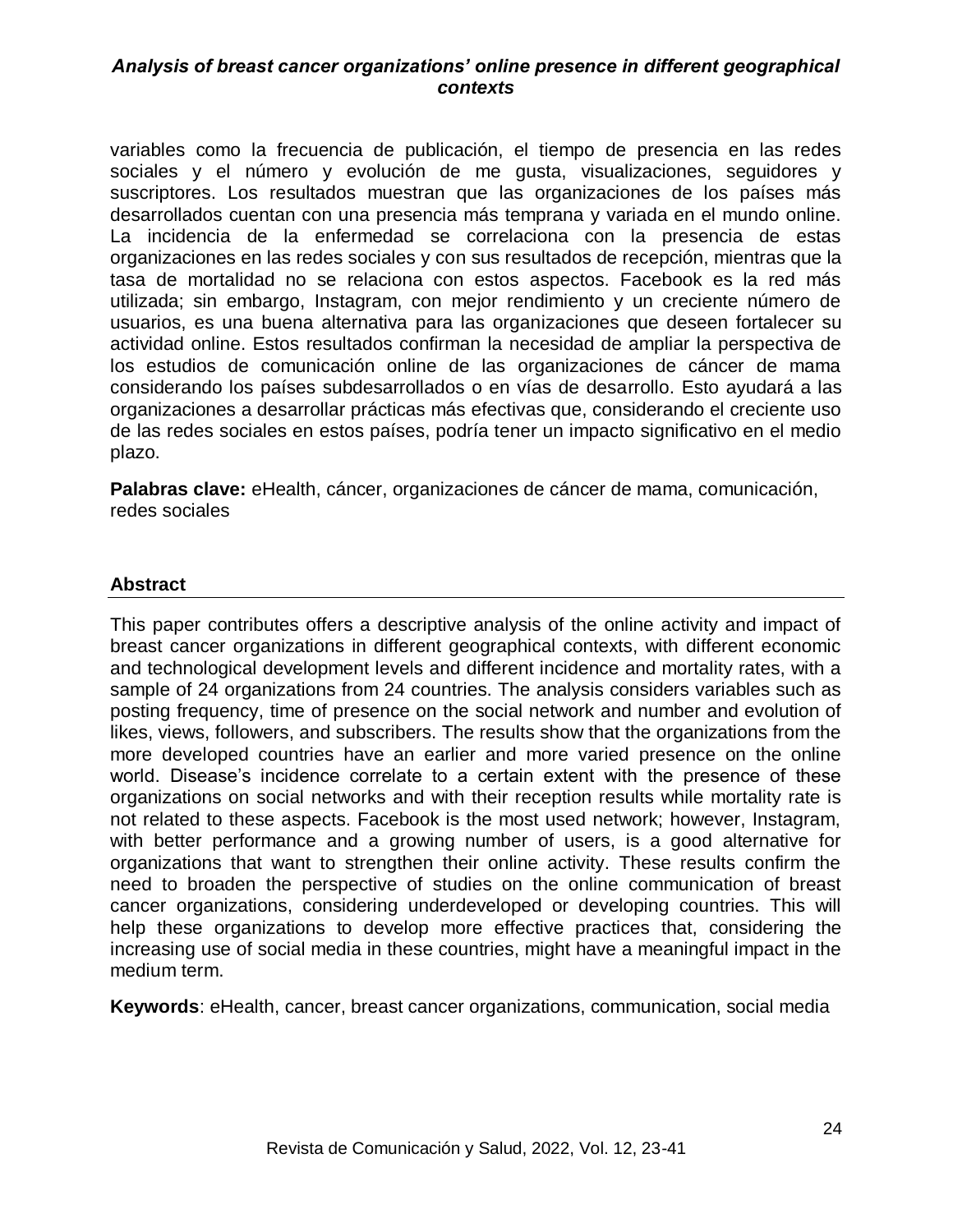# **1. INTRODUCTION**

Breast cancer accounts for 11.6% of all cancers diagnosed in the world, it is the second most common cancer and the most frequent, by far, among women (Bray et al., 2018). According to Globocan 2018 (International Agency for Research on Cancer & World Health Organization, 2020), breast cancer has an incidence of 46.3 cases per 100,000 among women, followed far behind by lung cancer (14.6 per 100,000). Although incidence rates are higher in Australia, Europe and North America than in most African regions, mortality rate variations are small, and despite the fact that mortality is declining significantly in the richest and most developed countries, it still shows slight increases in developing countries (The Cancer Atlas, n.d; Amadou et al., 2014). It is, therefore, a widely spread disease (Ponce-de-León et al., 2016), with a high potential for cure in case of early detection.

As is the case with other diseases, audiences that are highly involved in a topic are more likely to actively search for information about it. Thus, people interested in or affected by breast cancer will tend to seek information and/or support through all means at their disposal (Hallyburton; Evarts, 2014; Li et al., 2014; Li et al., 2016; Namkoong et al., 2017). With a worldwide penetration of 57% (We are social and Hootsuite, 2019), the Internet is one of the sources where these interested audiences can seek greater amounts of information quickly and easily, although this information is not always reliable and may have been published by non-health organizations or influencers (Jiménez-Marín et al., 2021).

On the other hand, public awareness on breast cancer, prevention, early detection, fundraising for research or information dissemination on the process of dealing with cancer and its treatments are key elements to reduce the disease's mortality. Therefore third-sector organizations have been making communication efforts related to some of these aspects and they have found in the Internet, where active audiences seek information urgently, a suitable and cheap way to spread their message.

Approximately 45% of the world population uses networks, although there are huge variations across continents, ranging from 17% penetration rate in Africa (with a 13% increase compared to the previous year) to 66% in America. Facebook (2.1 billion users) remains the most widespread social network, followed by YouTube (1.9 billion users). Excluding messaging networks, the next would be Instagram, which, with a 4.4% increase, reaches 1 billion users. Twitter, with a 2.7% decline, remains at 326 million users (We are social and Hootsuite, 2019).

Over the last few years, there have been abundant studies on the use of these social networks in connection with cancer in general, and particularly breast cancer. Specific research related to Twitter and breast cancer is abundant. Thackeray et al. (2013) analyzed tweets about breast cancer posted by different types of users. Other researchers focused on Twitter include Kim et al. (2016), who studied the elements that have an impact on retweeting behavior on breast cancer, Natasi et al. (2017), who focused on Twitter users' discussions about breast cancer screening recommendations,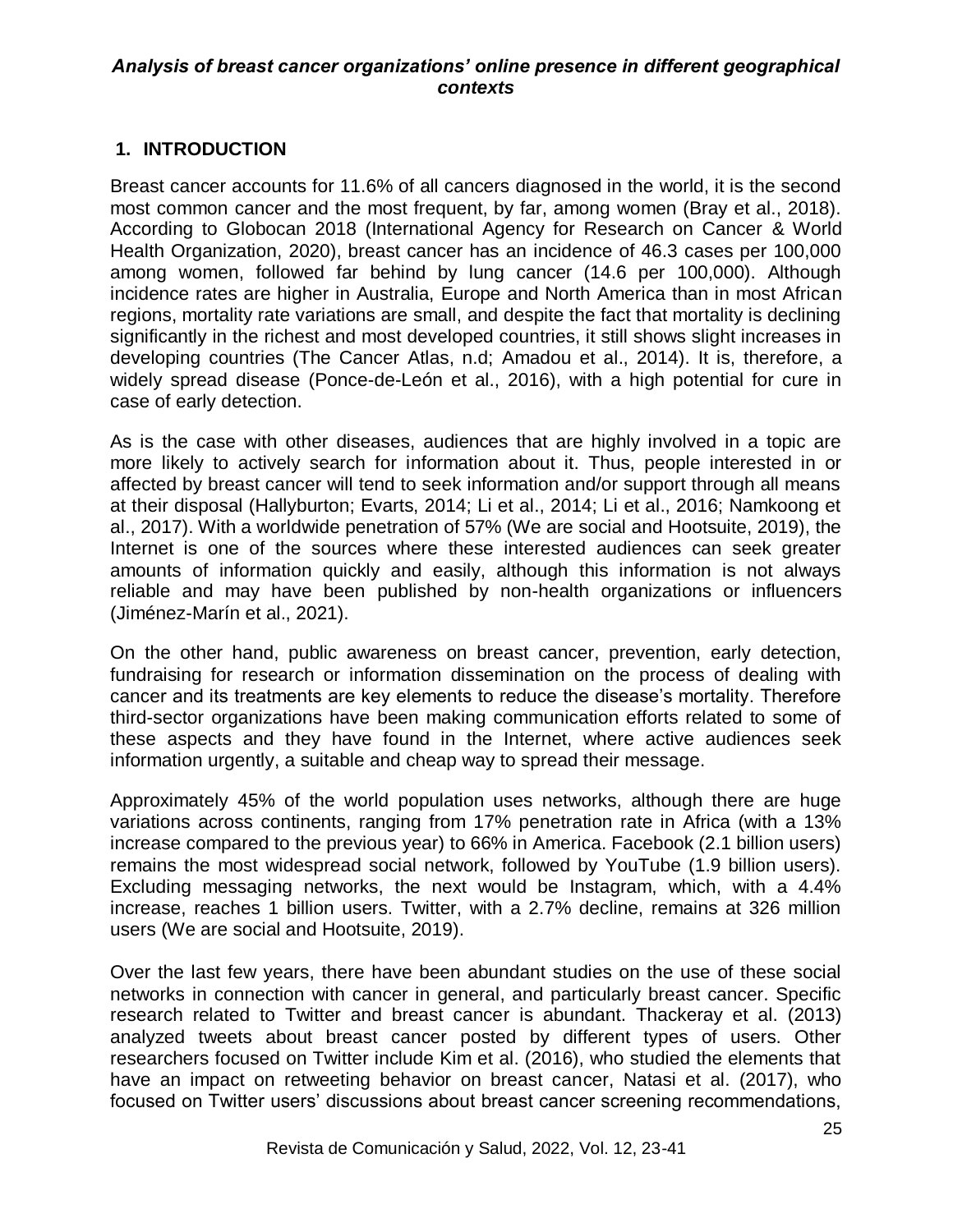or Clark et al. (2018), who evaluated the usefulness of the network in addressing patients' feelings. Regarding cancer in general, Xu et al. (2016) analyzed the frequency of discussions about this disease and highlighted the benefits of social networks as a tool in reducing racial and ethnic disparities.

Research studies related to Instagram are very recent. Vraga et al. (2018) compare traffic about breast cancer, prostate cancer and other reproductive cancers on Twitter and Instagram, while Basch and MacLean (2019) analyze the content of the posts published on Instagram with the hashtag #breastcancer.

In the case of YouTube, according to Madathil, et al. (2015), this network is increasingly being used to disseminate health information. Several studies analyze YouTube videos related to prostate cancer (Basch et al., 2017), mouth (oral) cancer (Hassona et al., 2016), skin cancer (Ruppert et al., 2016; Basch et al., 2015; Myrick, Oliver, 2014) or cervical cancer (Adhikari et al., 2016) and gynecologic cancer (Cooper et al, 2016), among others.

However, the studies that specifically analyze social network communication efforts undertaken by organizations dedicated to breast cancer are less abundant and largely focused on Facebook and the Western context.

Abramson et al. (2015) analyzed Breast Cancer Organization's Facebook posts during October 2010, concluding that they included little information on health, while the research carried out by Fernández-Gómez and Díaz-Campo (2016) on communication about cancer on Facebook by organizations of Argentina, Chile, Colombia and Spain indicated that almost half of the messages were aimed at raising awareness. Other studies are focused on engagement, and both Strekalova and Krieger (2016), who analyzed National Cancer Institute's Facebook content, and Theiss et al. (2016), who focused on CDC Breast Cancer's posts, concluded that posts with images generate more engagement than videos, links or status updates. As for Corbacho-Valencia et al. (2018), they analyzed most engaging posts from 21 organizations (mostly from the United States), concluding that posts most preferred by users are largely aimed at raising awareness.

In the case of Twitter, it is worth mentioning the study by Diddi and Lundi (2017), who analyzed how four organizations used this network during Breast Cancer Awareness Month, in line with the theoretical parameters of the Health Belief Model.

Thus, there is a gap in the description and analysis of the online presence and communication efforts made by organizations specifically related to breast cancer, particularly from the perspective of geographical diversity. By assuming, as advocated by Xu et al. (2016), that social networks help to reduce racial and ethnic disparities, in a context in which the expansion of social networks is increasingly evident even in less developed countries, we are also acknowledging its key role as disseminators of information in a wide range of countries and not only in Western communication models. Therefore, it may be interesting to analyze the patterns of presence and use of online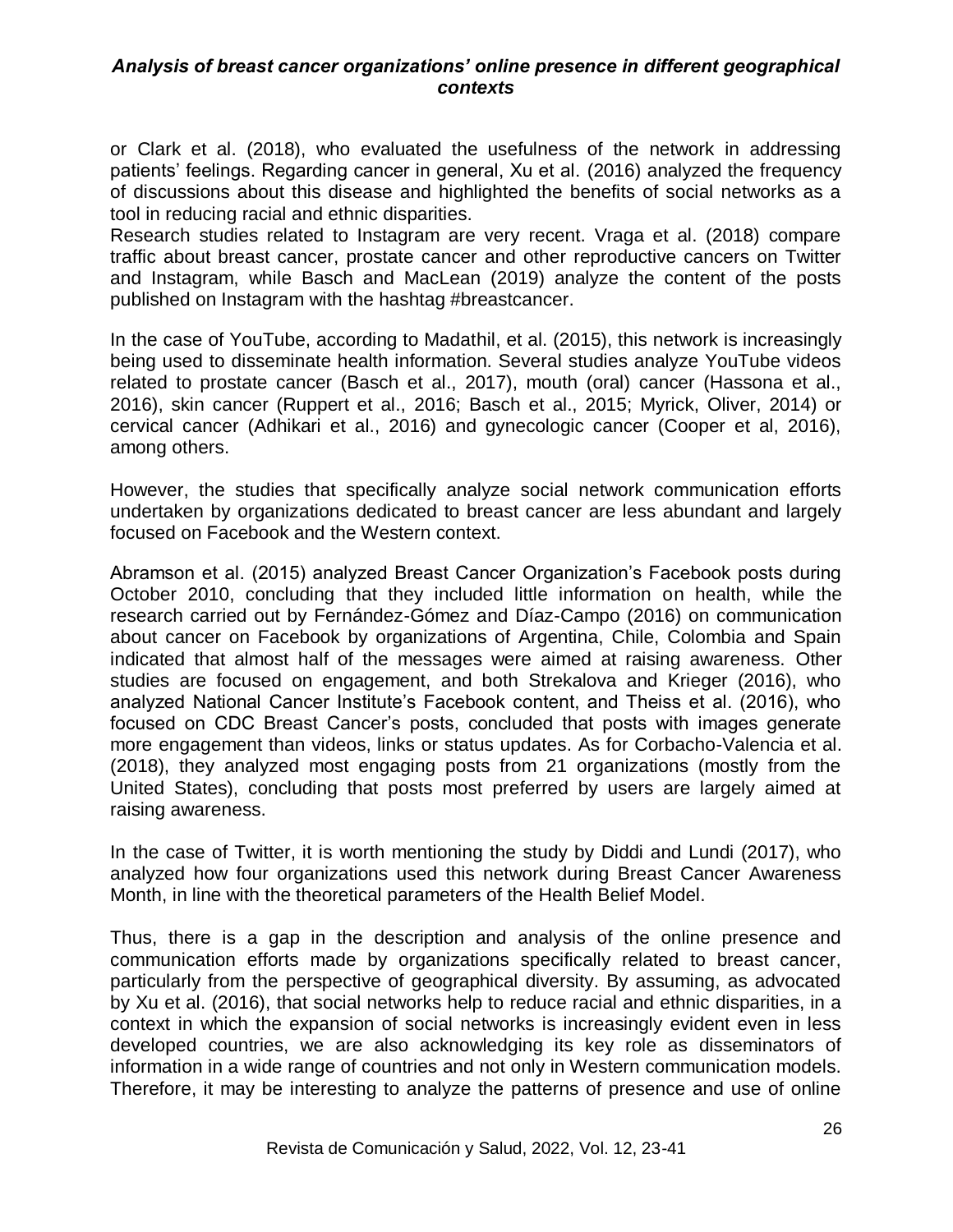communication by organizations related to breast cancer, as well as the response from their audiences, especially if analyzed in light of statistical data on the disease's incidence and mortality, in order to understand whether the networks' informational and educational potential is being leveraged globally.

# **2. OBJECTIVES**

Based on this approach, the aim of this study is to carry out a descriptive in-depth analysis of the online presence, activity and impact of breast cancer organizations in different geographical contexts, with different economic and technological development levels and different incidence and mortality rates. Taking into account that, as Globocan 2018 (International Agency for Research on Cancer & World Health Organization, 2020) statistics show, breast cancer is a disease with a higher incidence in economically and technologically developed countries and that these countries, with only a few exceptions, are usually the ones with higher Internet penetration and higher percentage of active social network users, it can be expected that organizations from the countries with higher development level will have an earlier and stronger presence on the online world, more diverse in terms of publications and with greater impact. In this sense, the research will also try to determine if any correlation can be established between the presence in social networks of the organizations analyzed and the incidence and mortality rates of the countries to which they belong.

## **3. MATERIALS AND METHODS**

With a view to achieving geographical heterogeneity, the sample was created using as reference the list of organizations set out on the website of the Union for International Cancer Control (UICC). Through a keyword search process, the organizations specifically dedicated to breast cancer were selected, resulting in a list of 48 organizations from 28 different countries. Given that the sample was intended to include only one organization per country, in the case of the countries with several organizations, the selection was made according to the following criteria, in order of importance:

- 1. National organizations were prioritized over regional organizations.
- 2. Organizations dedicated to breast cancer in general were prioritized over those addressing specifically any of its aspects (such as the organizations of mastectomized women or breast cancer patients).
- 3. Organizations emerging from collective or institutional initiatives were prioritized over those emerging from individual or corporate efforts.
- 4. Organizations that were present on social networks were prioritized over those that were not, and among them, those with the most up-to-date publications and with the largest number of followers.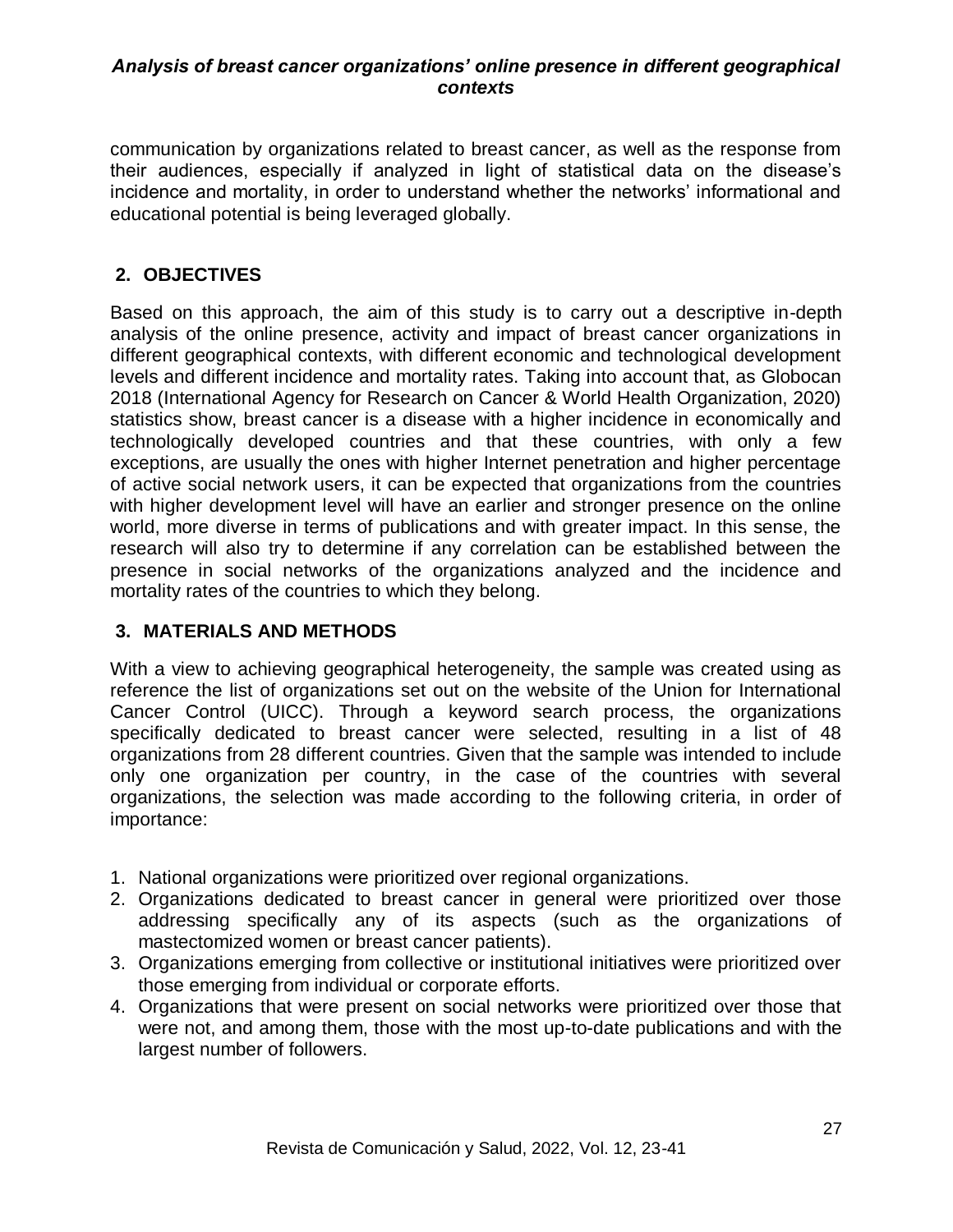The removal of duplications and of organizations not present on social networks led to a final sample of 24 organizations from 24 countries.

Social network analysis focused both on emission, in connection with the posts published (number of posts, evolution of the numbers of publications, type of posts) and with the time of presence on the social network, and on reception (number and evolution of likes or views, in the case of Facebook, and number and evolution of followers and subscribers, also in the case of YouTube). For collecting and analyzing data on Facebook, in addition to using the data on likes and followers provided by the network itself, and since the application does not provide the total number of posts published, a Facebook-native application called Netvizz was used; it allowed the analysis of the posts published in a one-year period, between May 1, 2018 and April 30, 2019, the month prior to the beginning of the study. Regarding other social networks, public data provided by the networks themselves were used; a first collection was made at the beginning of the study (May 2019) and a second one, in February 2020. Netvizz's suspension made it impossible to collect data from Facebook and to update the number of posts published as expected.

## **4. FINDINGS**

## **4.1.General data on the sampling**

In relation to the disease's incidence and mortality rates, the former ranges from 94.5 per 100,000 in Australia and 21.3 per 100,000 in Uganda, whereas mortality ranges from 25.4 per 100,000 in Sierra Leone and 7.5 per 100,000 in Saudi Arabia (table 1). In all the countries represented in the sample, except Uganda and Senegal, breast cancer was the most diagnosed type of cancer among women in 2018; five of them were also among the 25 countries with the highest breast cancer incidence worldwide: Australia, the United Kingdom, Malta, the United States and Canada (The Cancer Atlas, n.d.).

Regarding their online presence, only three of the organizations do not have a website. Social networks most used by these organizations are Facebook (92% of the organizations), Twitter (54%), YouTube (46%) and Instagram (37.5%); however, the organizations from Australia, Brazil, Canada, the United Kingdom and the United States are the only ones present on all four networks. Instagram can be understood as a complementary tool to other media, since all the organizations that have an Instagram account are also present on Facebook and on, at least, one more network (YouTube or Twitter). In total, 53.8% of the organizations are present on more than one social network. In all the networks there are cases of accounts that were launched and abandoned or were never used (table 1).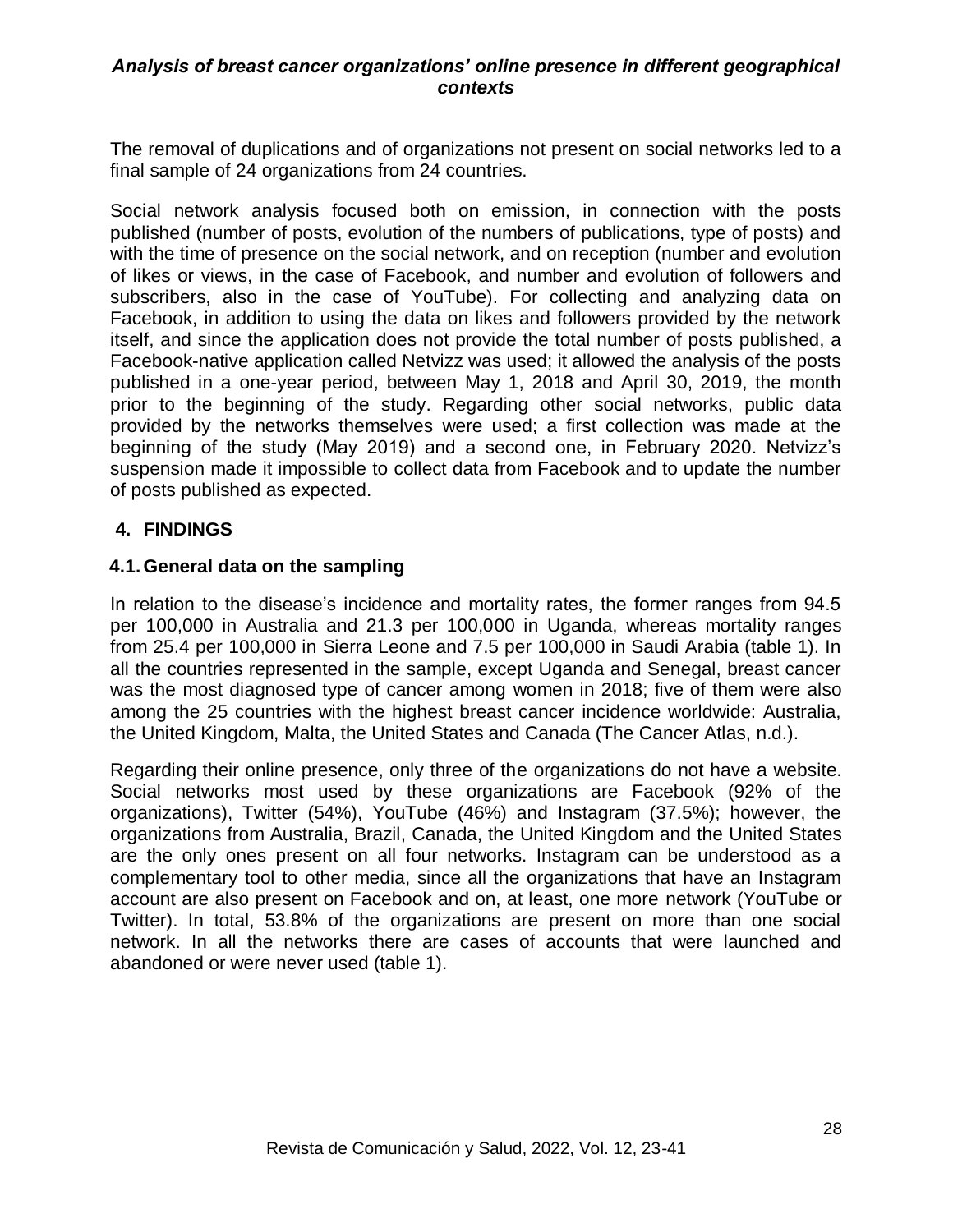| Country                   | Organization                                                                                            | ŀ          | M-   | %<br>Web        |     | Join date          |                |                                     |                    |  |
|---------------------------|---------------------------------------------------------------------------------------------------------|------------|------|-----------------|-----|--------------------|----------------|-------------------------------------|--------------------|--|
|                           |                                                                                                         | <b>ASR</b> | ASR  | active<br>users |     | Facebook           | <b>Twitter</b> | YouTube                             | Instagram          |  |
| Australia                 | <b>National Breast Cancer</b><br>Foundation                                                             | 94.5       | 12.3 | 72%             | Yes | 2008               | 2008           | 2007                                | 2012               |  |
| <b>Brazil</b>             | Federação Brasileira de<br>Instituições Filantrópicas<br>de Apoio à Saúde da<br>Mama (FEMAMA)           | 62.9       | 13   | 66%             | Yes | 2012               | 2011           | 2011                                | 2018               |  |
| Canada                    | <b>Rethink Breast Cancer</b>                                                                            | 83.8       | 12.1 | 67%             | Yes | 2009               | 2009           | 2009                                | 2015               |  |
| China                     | <b>Global Chinese Breast</b><br><b>Cancer Organizations</b><br>Alliance                                 | 36.1       | 8.8  | 71%             | Yes | 2012               | No             | No                                  | No                 |  |
| Costa<br>Rica             | Asociación Tour Rosa de<br>Costa Rica                                                                   | 46.7       | 12.2 | 72%             | No  | 2017               | No             | No                                  | 2015               |  |
| Ghana                     | <b>Breast Care International</b><br>(BCI)                                                               | 43         | 17.7 | 19%             | Yes | 2013               | No             | No                                  | No                 |  |
| Indonesia                 | <b>Indonesian Breast</b><br>Cancer Foundation /<br>Yayasan Kanker<br>Payudara Indonesia                 | 42.1       | 17   | 56%             | Yes | 2018               | 2013           | 2015                                | 2015               |  |
| Kenya                     | Women 4 Cancer Early<br>Detection & Treatment                                                           | 40.3       | 17.8 | 16%             | Yes | 2012               | 2012           | No                                  | 2016               |  |
| Malaysia                  | Pink Ribbon Wellness<br>(L) Foundation                                                                  | 47.5       | 18.4 | 78%             | Yes | 2012               | No             | Data not<br>available<br>(inactive) | No                 |  |
| Malta                     | Action for Breast Cancer<br>Foundation                                                                  | 87.6       | 12.7 | 88%             | Yes | 2010               | No             | No                                  | No                 |  |
| Mauritius                 | <b>Breast Cancer Care</b>                                                                               | 69.6       | 21.8 | 65%             | No  | 2016               | No             | No                                  | No                 |  |
| Mexico                    | Tómatelo a Pecho, A.C.                                                                                  | 39.5       | 9.9  | 67%             | Yes | 2014               | 2010           | 2011                                | No                 |  |
| Nigeria                   | <b>Breast Cancer</b><br>Association of Nigeria<br>(BRECAN)                                              | 41.7       | 18.8 | 12%             | Yes | 2009               | No             | 2017<br>(inactive)                  | No                 |  |
| Peru                      | <b>ALIADA</b>                                                                                           | 40         | 10.3 | 73%             | Yes | 2013<br>(inactive) | No             | 2013                                | No                 |  |
| Philippines               | I Can Serve Foundation                                                                                  | 52.4       | 17.5 | 71%             | Yes | 2011               | 2010           | Data not<br>available<br>(active)   | 2013               |  |
| Saudi<br>Arabia           | Sheikh Mohammed<br>Hussien Al-Amoudi<br>Center of Excellence in<br><b>Breast Cancer (SMHA-</b><br>CEBC) | 27.3       | 7.5  | 68%             | Yes | No                 | 2011           | No                                  | No                 |  |
| Senegal                   | Association Cancer du<br>Sein du Sénégal                                                                | 32.8       | 16   | 21%             | No  | 2013               | No             | No                                  | No                 |  |
| Sierra<br>Leone           | Thinking Pink Breast<br>Cancer Foundation                                                               | 43.6       | 25.4 | 8%              | Yes | 2012               | No             | 2018<br>(inactive)                  | No                 |  |
| South<br>Africa           | PinkDrive                                                                                               | 49         | 16.3 | 40%             | Yes | 2010               | 2010           | 2013                                | No                 |  |
| Spain                     | Federación Española de<br>Cancer de Mama -<br><b>FECMA</b>                                              | 75.4       | 10.6 | 60%             | Yes | 2010               | 2012           | No                                  | No                 |  |
| Tunisia                   | <b>Association Tunisienne</b><br>d'Assistance aux<br>Malades du Cancer du<br>Sein                       | 32.2       | 10.3 | 64%             | Yes | 2013               | No             | 2016                                | 2017<br>(inactive) |  |
| Uganda                    | Uganda Women's<br><b>Cancer Support</b><br>Organization<br>(UWOCASO)                                    | 21.3       | 10.3 | 6%              | Yes | 2011               | 2017           | No                                  | No                 |  |
| UK                        | <b>Breast Cancer Now</b>                                                                                | 93.6       | 14.4 | 67%             | Yes | 2008               | 2009           | 2015                                | 2012               |  |
| $\overline{\mathsf{u}}$ s | Susan G. Komen for the                                                                                  | 84.9       | 12.7 | 70%             | Yes | 2007               | 2008           | 2007                                | 2015               |  |

**Table 1.***Incidence and mortality ASR and online presence*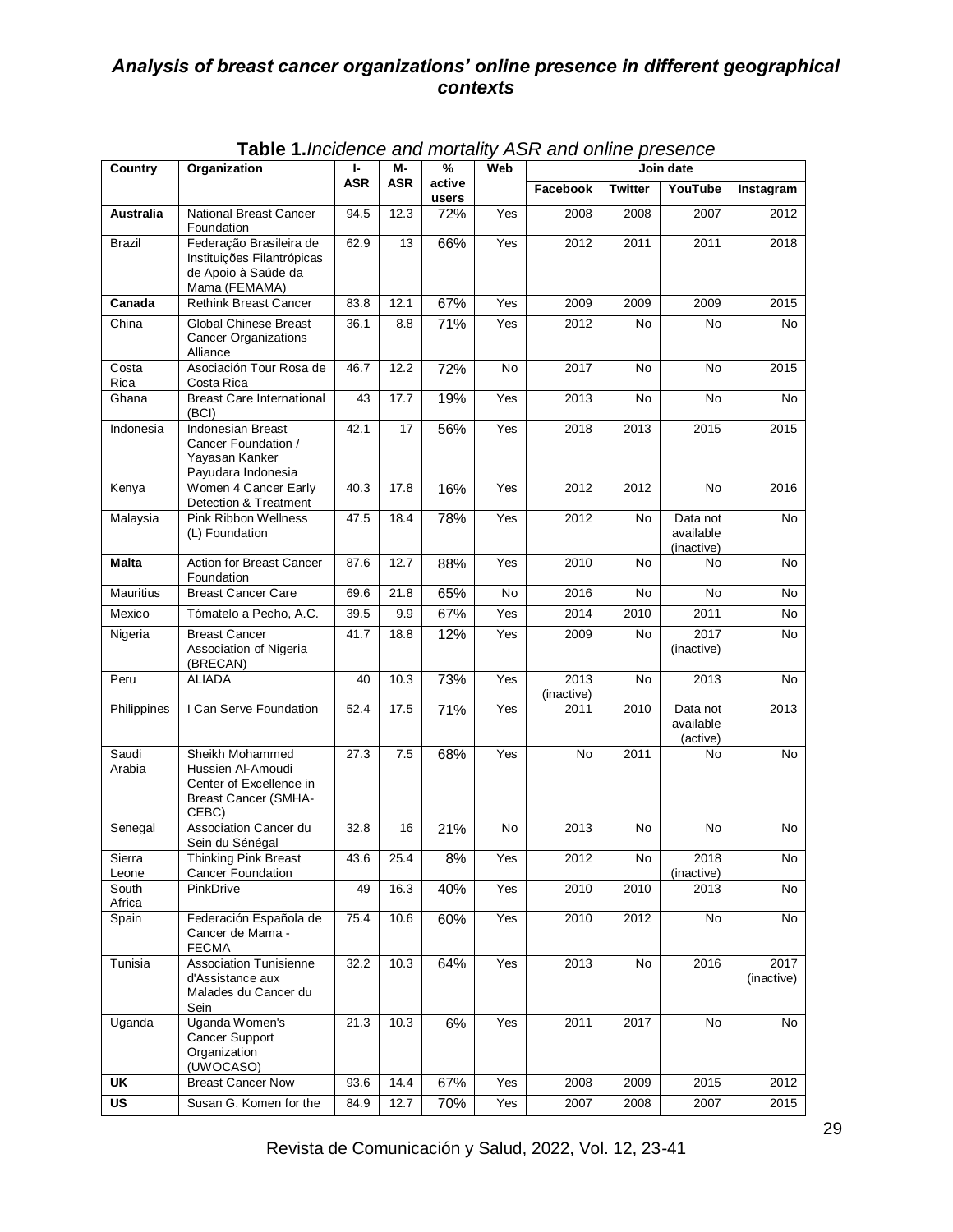|                                                           | ureٽ |  |  |       |                    |        |        |  |
|-----------------------------------------------------------|------|--|--|-------|--------------------|--------|--------|--|
| % of organizations with online or social network presence |      |  |  | 87.5% | $91.67\%$   54,17% | 45.83% | 37.50% |  |

I-ASR: Incidence age-standardized rate in 2018 (International Agency for Research on Cancer, 2020). M-ASR: Mortality agestandardized rate in 2018 (International Agency for Research on Cancer, 2020). % active users: Percentage of active social network users in the country (We are social & Hootsuite, 2019).

#### **Source:** *author's elaboration*

The integration of the organizations into the online world has been gradual since 2007, with a significant boom in the period from 2010 to 2013. Also, since 2016, the incorporation into new social networks has slowed down, up to the point that no new accounts were created on any of the four social networks in 2019. Some organizations, such as Rethink Breast Cancer, Susan G. Komen for the Cure, National Breast Cancer Foundation or FEMAMA, adopted a unified strategy of integration into social networks, by joining Facebook, Twitter and YouTube in the same year or in two consecutive years, and by joining Instagram much later, in line with the subsequent rise of this network (table 1).

More specifically, regarding Instagram, it is striking that the United Kingdom, Australia and the Philippines created their accounts before 2014 and, therefore, before the boom of this network. In the case of Facebook, even though at the time of the analysis 22 of the 24 organizations have a Facebook account, their entry into the most widespread social network in the world has been highly variable over time. Organizations from countries such as the United States, the United Kingdom, Australia, and Canada were pioneers, creating their accounts in 2007, 2008 and 2009. On the contrary, the Indonesian organization did not join Facebook until 2018, and the one from Costa Rica did it in 2017 (table 1).

A certain correlation is observed between the disease's incidence and the number of networks on which the organizations are present ( $r = 0.473$ ). Out of the five countries with the highest incidence, four are present on all the analyzed networks, whereas the organizations from the five countries with the lowest incidence are only present on one or two networks. On the contrary, this is not the case with mortality  $(r = 0.090)$ ; as a matter of fact, the three countries with the highest mortality rates are Sierra Leone, Mauritius, and Nigeria, which are only present on Facebook. A positive correlation is also observed between the percentage of active social network users in each country according to Global Digital Report 2019 (We are social & Hootsuite, 2019) and the number of networks on which the organizations are present  $(r = 0.638)$ .

## **4.2.Social network activity: transmission data**

In line with the normal usage of the different networks, Twitter records the highest average number of posts per day, while YouTube has the lowest average frequency rate. Likewise, Instagram has already surpassed Facebook in terms of posting frequency, although this may be because organizations with an Instagram account are, broadly speaking, more advanced in the use of social networks (table 2).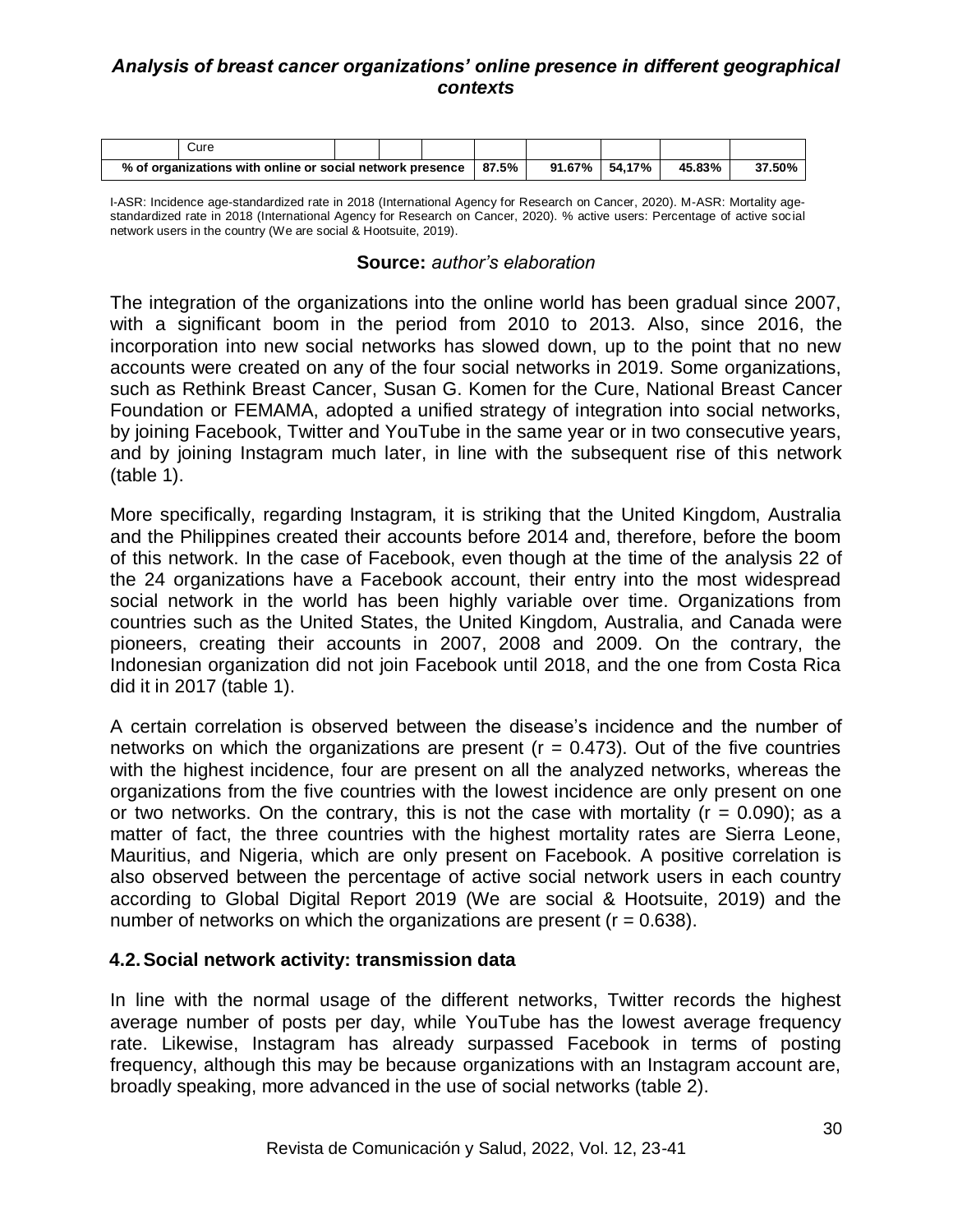| <b>COUNTRY</b>                            |          | Average daily posts during the reporting period |          |           | Average daily posts since the<br>beginning of their activity on the<br>network |         |           |  |  |
|-------------------------------------------|----------|-------------------------------------------------|----------|-----------|--------------------------------------------------------------------------------|---------|-----------|--|--|
|                                           | Facebook | <b>Twitter</b>                                  | YouTube  | Instagram | <b>Twitter</b>                                                                 | YouTube | Instagram |  |  |
| <b>Australia</b>                          | 0.855    | 0.510                                           | 0.007    | 0.631     | 1.809                                                                          | 0.017   | 0.428     |  |  |
| <b>Brazil</b>                             | 0.800    | 0.622                                           | 0.070    | 0.587     | 1.122                                                                          | 0.029   | 0.570     |  |  |
| Canada                                    | 1.532    | 1.466                                           | 0.066    | 0.948     | 3.933                                                                          | 0.061   | 0.767     |  |  |
| China                                     | 0.233    | n                                               | n        | n         | n                                                                              | n       | n         |  |  |
| <b>Costa Rica</b>                         | 0.203    | n                                               | n        | 0.179     | n                                                                              | n       | n         |  |  |
| Ghana                                     | 0.132    | n                                               | n        | n         | n                                                                              | n       | n         |  |  |
| Indonesia                                 | 0.866    | 0.247                                           | 0.115    | 1.179     | 0.409                                                                          | 0.047   | 0.861     |  |  |
| Kenya                                     | 0.096    | 0.725                                           | n        | n         | 1.499                                                                          | n       | 0.052     |  |  |
| <b>Malaysia</b>                           | 0.337    | n                                               | n        | n         | n                                                                              | n       | n         |  |  |
| <b>Malta</b>                              | 0.258    | n                                               | n        | n         | n                                                                              | n       | n         |  |  |
| <b>Mauritius</b>                          | 0.071    | n                                               | n        | n         | n                                                                              | n       | n         |  |  |
| <b>Mexico</b>                             | 1.778    | 3.040                                           | $\Omega$ | n         | 5.351                                                                          | 0.068   | n         |  |  |
| Nigeria                                   | 0.178    | n                                               | n        | n         | n                                                                              | n       | n         |  |  |
| Peru                                      | n        | n                                               | 0.014    | n         | n                                                                              | 0.010   | n         |  |  |
| <b>Philippines</b>                        | 0.690    | 0.534                                           | 0.031    | 0.651     | 0.630                                                                          | $N/A**$ | 0.465     |  |  |
| Saudi<br>Arabia                           | n        | 0.287                                           | n        | n         | 1.022                                                                          | n       | n         |  |  |
| Senegal                                   | 0.044    | n                                               | n        | n         | n.                                                                             | n       | n         |  |  |
| <b>Sierra</b><br>Leone                    | 0.077    | n                                               | n        | n         | n                                                                              | n.      | n         |  |  |
| <b>South</b><br>Africa                    | 2.252    | 1.594                                           | 0.059    | n         | 5.357                                                                          | 0.064   | n         |  |  |
| Spain                                     | 0.126    | 2.163                                           | n        | n         | 1.195                                                                          | n       | n         |  |  |
| <b>Tunisia</b>                            | 0.364    | n                                               | 0.038    | n         | n                                                                              | 0.035   | n         |  |  |
| Uganda                                    | 0.252    | 0.382                                           | n        | n         | 0.575                                                                          | n       | n         |  |  |
| <b>United</b>                             | 0.203    | $-79.825$                                       | 0.038    | $-1.262$  | 10.547                                                                         | 0.147   | 0.432     |  |  |
| Kingdom<br><b>United</b><br><b>States</b> | 1.104    | 3.733                                           | 0.268    | 1.631     | 3.513                                                                          | 0.101   | 0.613     |  |  |
| Mean                                      | 0.566    | 1.052                                           | 0.071    | 0.696     | 2.082                                                                          | 0.058   | 0.524     |  |  |
| Median                                    | 0.255    | 0.673                                           | 0.049    | 0.651     | 1.499                                                                          | 0.054   | 0.518     |  |  |

**Table 2.***Average number of daily posts per social network during the reporting period and since the beginning of their activity on the network.*

\*The average has been calculated considering only the organizations that have posted during the reporting period. The case of the United Kingdom has not been taken into account for the calculation of maximums, minimums, averages and correlations with regard to Twitter and Instagram, since the total number of posts provided by the networks themselves on the second collection date was significantly lower than on the first one; this seems the result of a voluntary deletion of posts, impeding an actual estimation of the evolution of that organization on the two networks. \*\*Join date not available.

## **Source:** *author's elaboration*

The comparison between the average number of daily posts made by the most and least active organizations in each social network during the reporting period shows sharp differences in posting frequency. The U.S. organization is the most active on Twitter, YouTube, and Instagram, but is surpassed by other three organizations as regards Facebook. Other highly active organizations are the one from South Africa, with the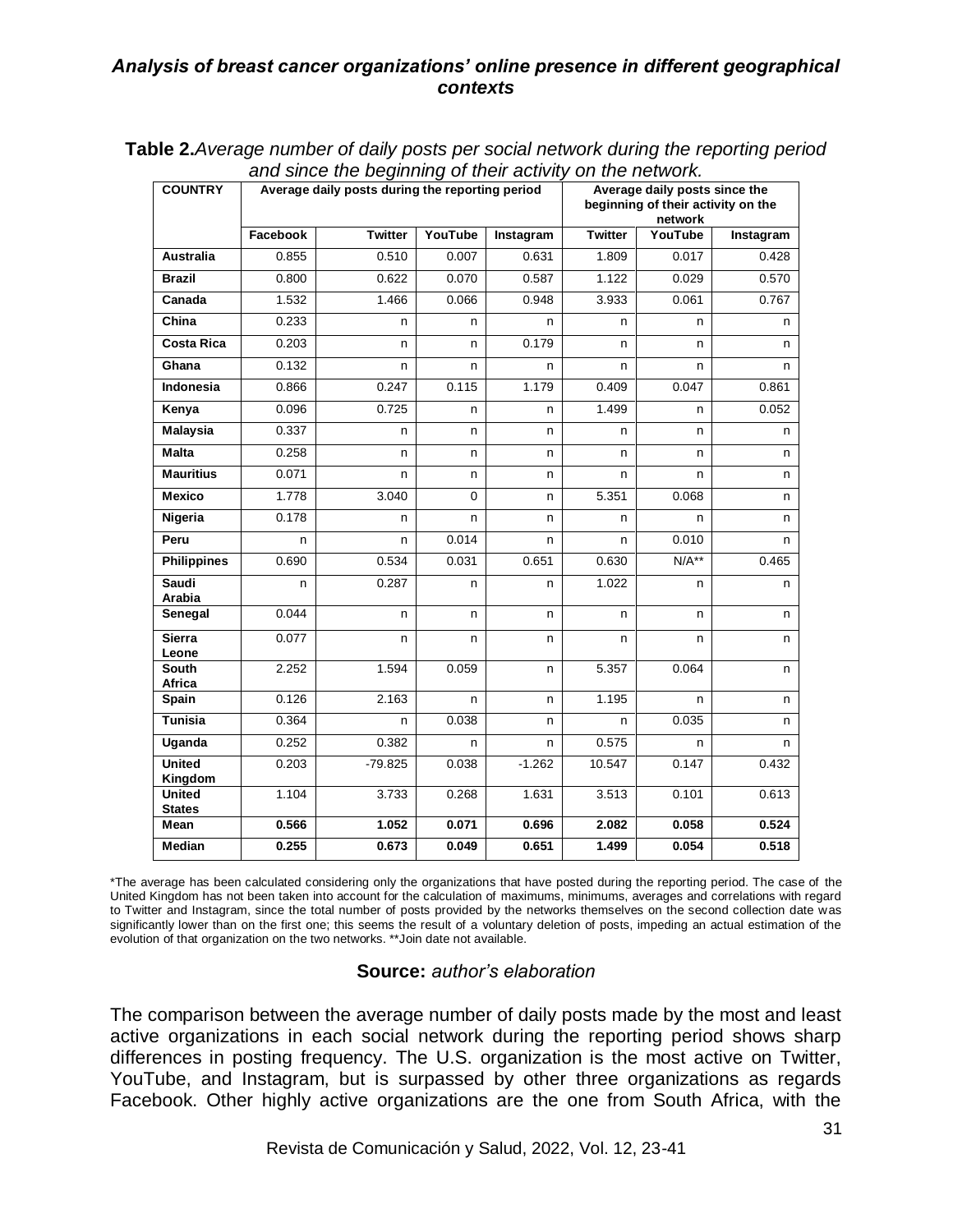highest average number of posts on Facebook and also a high average on Twitter and YouTube, the one from Mexico, which holds the second position in the two networks on which it is present (Facebook and Twitter), and the one from Canada, which is in the top 5 on all four networks. Also, in the top 5 on Facebook, YouTube and Instagram is the Indonesian organization, despite being the least active on Twitter. On the contrary, the organizations from Senegal, Mauritius and Sierra Leone record the lowest activity, almost residual, on Facebook, despite this being the only network on which they have an account (table 2).

On the other hand, some interesting trends are observed when analyzing the average number of daily posts made by each organization since the day they began their activity on Twitter, YouTube and Instagram (Facebook is not included, since the total number of posts is not available). In the case of Twitter, all the organizations have reduced their activity on this network, except Spain, which records a substantially higher average posting frequency during the reporting period compared with the total, and the U.S., which shows a slight increase. On the contrary, all the organizations with an Instagram account have increased their activity on this network. In the case of YouTube, six organizations have increased their average posting frequency during the reporting period, whereas four of them have decreased it (table 2).

Correlation data between the disease's incidence and mortality rates in each country and their average number of daily posts on their social networks do not yield significant results.

## **4.3. Social network activity: Reception data**

There are sharp differences between likes, followers, views, or subscribers accumulated by the organizations with the highest figures (maximums) and those with the lowest (minimums), causing means to be poorly representative. Taking into account that these global data may depend to a large extent on the time of presence on each social network, the table 3 details, for each organization, the average number of likes, followers, views and subscribers per day (since they began their activity on the network).

| Table 3. Reception data |                 |                  |         |                  |                |                    |                      |
|-------------------------|-----------------|------------------|---------|------------------|----------------|--------------------|----------------------|
|                         | <b>FACEBOOK</b> |                  |         | <b>TWITTER</b>   | <b>YOUTUBE</b> | <b>INSTAGRAM</b>   |                      |
|                         | Likes           | <b>Followers</b> | Likes   | <b>Followers</b> | <b>Views</b>   | <b>Subscribers</b> | <b>Followers</b>     |
| Max.                    | 1962575         | 1897008          | 23263   | 162169           | 1082527        | 4120               | 66761                |
|                         |                 |                  |         |                  | 7              |                    |                      |
| Min.                    | 338             | 359              | 5       | 198              | 2079           | 14                 | 745                  |
| Mean                    | 129716          | 124788           | 3580    | 28574            | 1317043        | 839                | 21601                |
| Median                  | 3410            | 3469             | 1252    | 2493             | 82117          | 329                | 12879                |
| <b>COUNTRY</b>          | <b>Likes</b>    | <b>Followers</b> | Likes   | <b>Followers</b> | <b>Views</b>   | <b>Subscribers</b> | <b>Followers per</b> |
|                         | per day         | per dav          | per day | per day          | per day        | per day            | day                  |
| Australia               | 24.262          | 24.438           | 1.747   | 3.65             | 201.89         | 0.163              | 3.121                |
| <b>Brazil</b>           | 13.685          | 13.809           | 0.009   | 0.315            | 65.104         | 0.212              | 18.002               |
| Canada                  | 8.309           | 8.322            | 1.296   | 2.106            | 2760.142       | 1.05               | 11.336               |
| China                   | 0.359           | 0.381            | n       | n                | n              | n                  | n                    |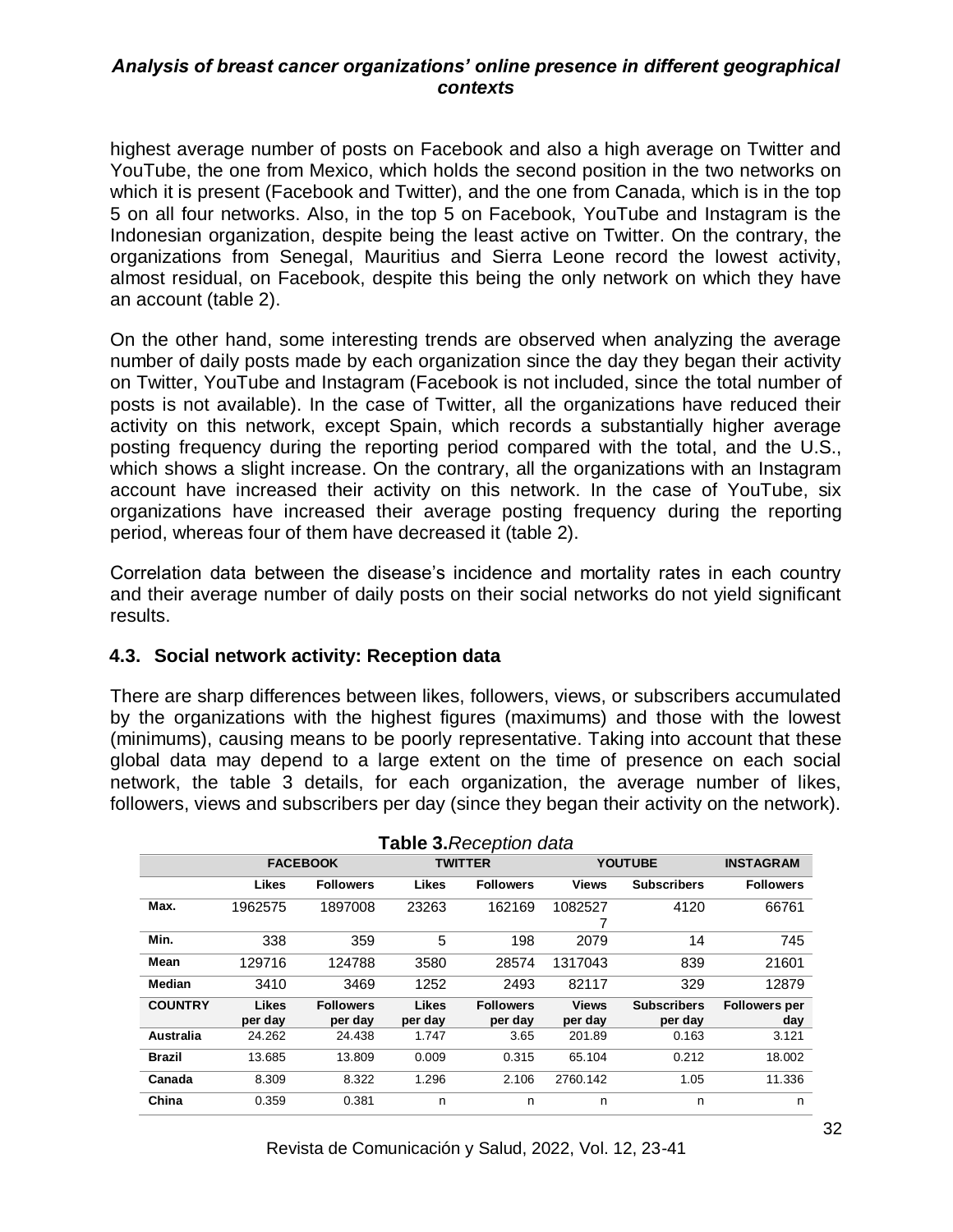| <b>Costa Rica</b>              | 2.641  | 2.645   | n.    | n.     | n.      | n       | 10.258 |
|--------------------------------|--------|---------|-------|--------|---------|---------|--------|
| Ghana                          | 0.814  | 0.827   | n     | n      | n       | n       | n      |
| <b>Indonesia</b>               | 1.466  | 1.539   | 0.002 | 0.432  | 5.13    | 0.148   | 7.244  |
| Kenya                          | 0.573  | 0.587   | 0.886 | 0.762  | n       | n       | 0.618  |
| <b>Malaysia</b>                | 1.39   | 1.407   | n.    | n.     | n       | n       | n      |
| <b>Malta</b>                   | 1.027  | 1.051   | n     | n      | n       | n       | n      |
| <b>Mauritius</b>               | 1.722  | 1.742   | n     | n      | n       | n       | n      |
| <b>Mexico</b>                  | 1.294  | 1.324   | 1.081 | 1.435  | 3.771   | 0.012   | n.     |
| Nigeria                        | 0.863  | 0.873   | n     | n      | n       | n       | n      |
| Peru                           | n.     | n.      | n     | n.     | 32.178  | 0.129   | n.     |
| <b>Philippines</b>             | 2.43   | 2.46    | 0.078 | 0.154  | $N/A^*$ | $N/A^*$ | 0.943  |
| <b>Saudi</b><br>Arabia         | n.     | n       | 0.126 | 0.46   | n       | n       | n.     |
| Senegal                        | 0.482  | 0.49    | n     | n      | n       | n       | n      |
| <b>Sierra</b><br>Leone         | 0.627  | 0.629   | n     | n      | n       | n       | n      |
| <b>South</b><br>Africa         | 4.387  | 4.498   | 0.692 | 14.467 | 7.915   | 0.018   | n      |
| Spain                          | 0.486  | 0.529   | 0.133 | 0.856  | n       | n       | n.     |
| <b>Tunisia</b>                 | 4.96   | 5.019   | n     | n.     | 1.489   | 0.01    | n      |
| Uganda                         | 0.31   | 0.316   | 0.105 | 0.197  | n       | n       | n      |
| <b>United</b><br>Kingdom       | 213.39 | 199.726 | 5.934 | 41.37  | 452.725 | 0.355   | 21.64  |
| <b>United</b><br><b>States</b> | 441.33 | 426.582 | 0.302 | 29.683 | 338.771 | 0.491   | 36.402 |
| Mean                           | 33.036 | 31.782  | 0.953 | 7.376  | 386.912 | 0.259   | 12.174 |
| <b>Median</b>                  | 1.428  | 1.473   | 0.302 | 0.856  | 48.641  | 0.156   | 10.258 |

\*Join date not available. **Source:** *author's elaboration*

The comparison of likes between Facebook and Twitter confirms the prominence of the former over the latter, while the data on YouTube views are quite positive, with a median of more than 48 views per day. In the case of Facebook, the U.S. organization records the highest average of likes, far above the others, followed by the British organization. In Twitter, with the United Kingdom in the lead, differences are much less noticeable. In YouTube, Canada stands out considerably in terms of views (table 3).

Regarding followers and subscribers, YouTube's numbers are very modest, and Instagram shows very significant data considering that it is much more recent. The U.S. organization, once again, records the highest average number of followers per day both on Facebook and on Instagram, while the United Kingdom reaches the highest average number of followers on Twitter, and Canada, the highest average number of subscribers on YouTube. The minimum values correspond to Uganda on Facebook, the Philippines on Twitter, Tunisia on YouTube, and Kenya on Instagram (table 3).

As usual, the correlation between the average number of likes and followers per day is very high in the case of Facebook ( $r = 0.999$ ) and positive in the case of Twitter ( $r =$ 0.724). The correlation between views and subscribers on YouTube is also very high (r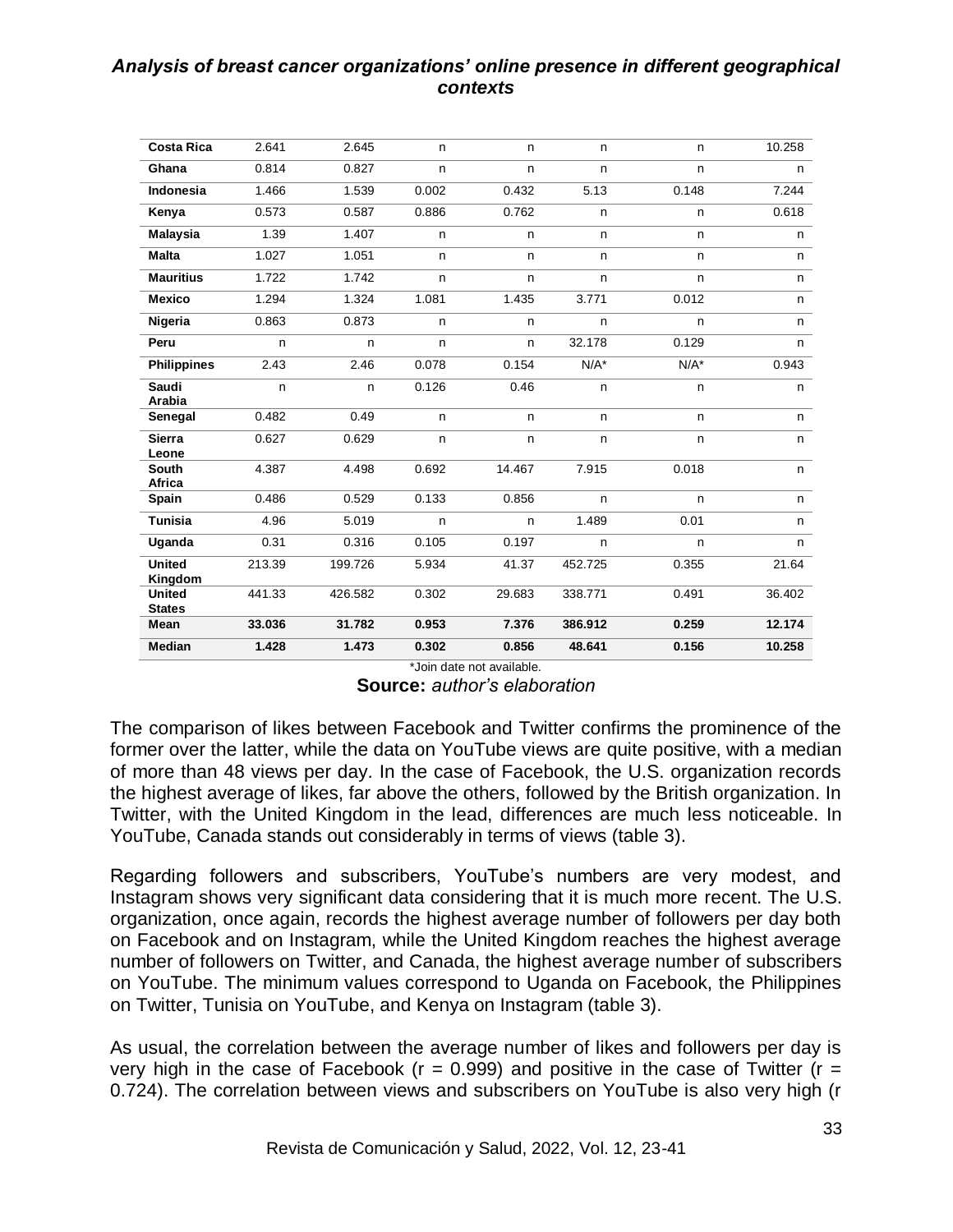= 0.934). The correlation data between the number of active social network users in each country and the reception data are only significant in the cases of Facebook likes and followers ( $r = 0.653$  and  $r = 0.657$ ) and Instagram followers ( $r = 0.667$ ).

On the other hand, the correlation between the incidence rate and the reception indicators is positive in all cases (from  $r = 0.46$  in the case of the average number of views on YouTube to  $r = 0.616$  in the case of the subscribers to that same network). There is no correlation, however, between these indicators and the mortality rate.

## **4.4. Transmission-reception ratio**

Overall, analyzing the medians of the comparable data (since means are not significant), Facebook generates more likes than Twitter. However, when it comes to followers, Instagram is the most productive network (table 4).

| Country                  |                  | <b>FACEBOOK</b>      |                  | <b>TWITTER</b>       |                  | <b>YOUTUBE</b>         |                      |  |
|--------------------------|------------------|----------------------|------------------|----------------------|------------------|------------------------|----------------------|--|
|                          | Likes /<br>posts | Followers /<br>posts | Likes /<br>posts | Followers /<br>posts | Views /<br>posts | Subscribers /<br>posts | Followers /<br>posts |  |
| <b>Australia</b>         | 28.377           | 28.582               | 0.966            | 2.018                | 11875.88<br>2    | 9.588                  | 7.292                |  |
| <b>Brazil</b>            | 17.106           | 17.261               | 0.008            | 0.281                | 2244.966         | 7.310                  | 31.582               |  |
| Canada                   | 5.424            | 5.432                | 0.330            | 0.535                | 45248.23<br>0    | 17.213                 | 14.780               |  |
| China                    | 11.335           | 11.352               | n                | n                    | n                | n                      | n                    |  |
| Costa<br>Rica            | 4.010            | 4.074                | n                | n                    | n                | n                      | n                    |  |
| Ghana                    | 2.720            | 2.886                | n                | n                    | n                | n.                     | n                    |  |
| <b>Indonesia</b>         | 1.693            | 1.777                | 0.005            | 1.056                | 109.149          | 3.149                  | 8.413                |  |
| Kenya                    | 5.969            | 6.115                | 0.591            | 0.508                | n                | n                      | 11.885               |  |
| <b>Malaysia</b>          | 4.125            | 4.175                | n                | n                    | n                | n                      | n                    |  |
| <b>Malta</b>             | 3.981            | 4.074                | n.               | n                    | n                | n                      | n                    |  |
| <b>Mauritius</b>         | 24.254           | 24.535               | n                | n                    | n                | n                      | n                    |  |
| <b>Mexico</b>            | 0.728            | 0.745                | 0.202            | 0.268                | 55.456           | 0.176                  | n.                   |  |
| Nigeria                  | 4.848            | 4.904                | n                | n                    | n                | n                      | n                    |  |
| Peru                     | n                | n                    | n                | n                    | 3217.800         | 12.900                 | n                    |  |
| Philippine<br>s          | 3.520            | 3.565                | 0.124            | 0.244                | n                | n                      | 2.028                |  |
| Saudi<br>Arabia          | n                | n                    | 0.123            | 0.450                | n                | n                      | n                    |  |
| Senegal                  | 10.955           | 11.136               | n.               | n                    | n.               | n.                     | n.                   |  |
| <b>Sierra</b><br>Leone   | 8.143            | 8.169                | n.               | n                    | n                | n                      | n                    |  |
| <b>South</b><br>Africa   | 1.948            | 1.997                | 0.129            | 2.701                | 123.672          | 0.281                  | n                    |  |
| Spain                    | 3.857            | 4.198                | 0.111            | 0.716                | n.               | n.                     | n                    |  |
| <b>Tunisia</b>           | 13.626           | 13.788               | n                | n                    | 42.543           | 0.286                  | n                    |  |
| Uganda                   | 1.230            | 1.254                | 0.183            | 0.343                | n                | n                      | n                    |  |
| <b>United</b><br>Kingdom | 1051.1<br>72     | 983.872              | 0.563            | 3.922                | 3079.762         | 2.415                  | 50.093               |  |

#### **Table 4.** *Ratio between posts and reception indicators\**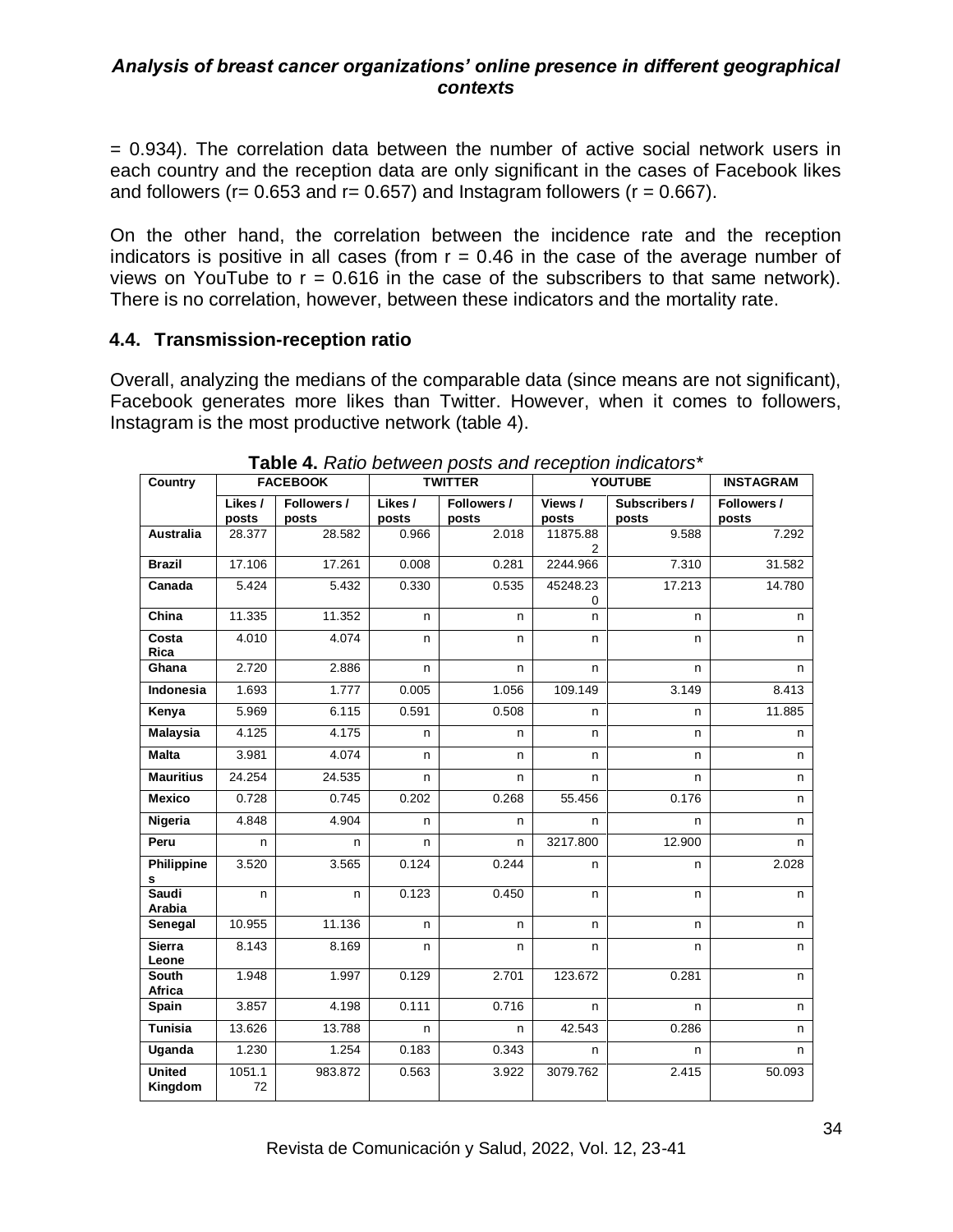| <b>United</b> | 399.75 | 386.397 | 0.086 | 8.449 | 3354.168 | 4.861 | 59.383 |
|---------------|--------|---------|-------|-------|----------|-------|--------|
| <b>States</b> |        |         |       |       |          |       |        |
| Mean          | 73.126 | 69.559  | 0.263 | 1.653 | 6935.163 | 5.818 | 23.182 |
| Median        | 5.136  | 5.168   | 0.129 | 0.535 | 2662.364 | 4.005 | 13.332 |

\* Data calculated taking into account the average number of posts per day during a year on Facebook and from the beginning of their activity on the other networks, as well as the average of likes, followers, views and subscribers per day on each network.

|  |  | <b>Source: author's elaboration</b> |
|--|--|-------------------------------------|
|--|--|-------------------------------------|

National data indicate that, in the case of Facebook, United Kingdom and the United States achieve the best like-to-post and follower-to-post ratios, far above the others, whereas Mexico, Uganda, Indonesia and South Africa are at the bottom of that list. On Twitter, the differences between countries are much less noticeable, and while the Australian organization achieves the best ratio of likes per tweet, the United States, the United Kingdom and South Africa are way ahead in terms of number of followers; the worst results correspond to Indonesia when it comes to likes, and to the Philippines and Mexico when it comes to followers. The United States and the United Kingdom are the countries recording the best performance results on Instagram, whereas the Philippines records the worst results (table 4).

Overall, there is no significant correlation between the average number of posts per day and the average number of likes, followers or subscribers, except in the case of Twitter, where this correlation is high ( $r = 0.858$  in the case of likes and  $r = 0.802$  in the case of followers).

## **5. CONCLUSSIONS**

The present study is based on a sample of organizations from countries on all continents, with different economic development and Internet penetration levels and highly variable breast cancer incidence and mortality rates. Even though there is a certain correlation between social media penetration and network presence, and the organizations from the more developed countries seem to have, in general, an earlier and more varied presence on the online world, case studies are diverse enough to assume that other factors have an influence on these organizations' decision whether to be present or not on social networks.

One of these factors is the disease's incidence, which also seems to correlate to a certain extent with the presence of these organizations on more or less social networks and with their reception results in terms of likes, views, followers or subscribers, although not with the posting frequency. Thus, Australia, the United Kingdom, the United States and Canada, which are four of the five countries with the highest disease incidence, were pioneers in joining social networks and are present on all four most relevant networks, with positive reception results.

The fact remains that, as noted above, breast cancer is mainly a "first-world" disease, and the countries with the highest incidence are also the most technologically developed. Therefore, it is little wonder that mortality rate does not relate to diversity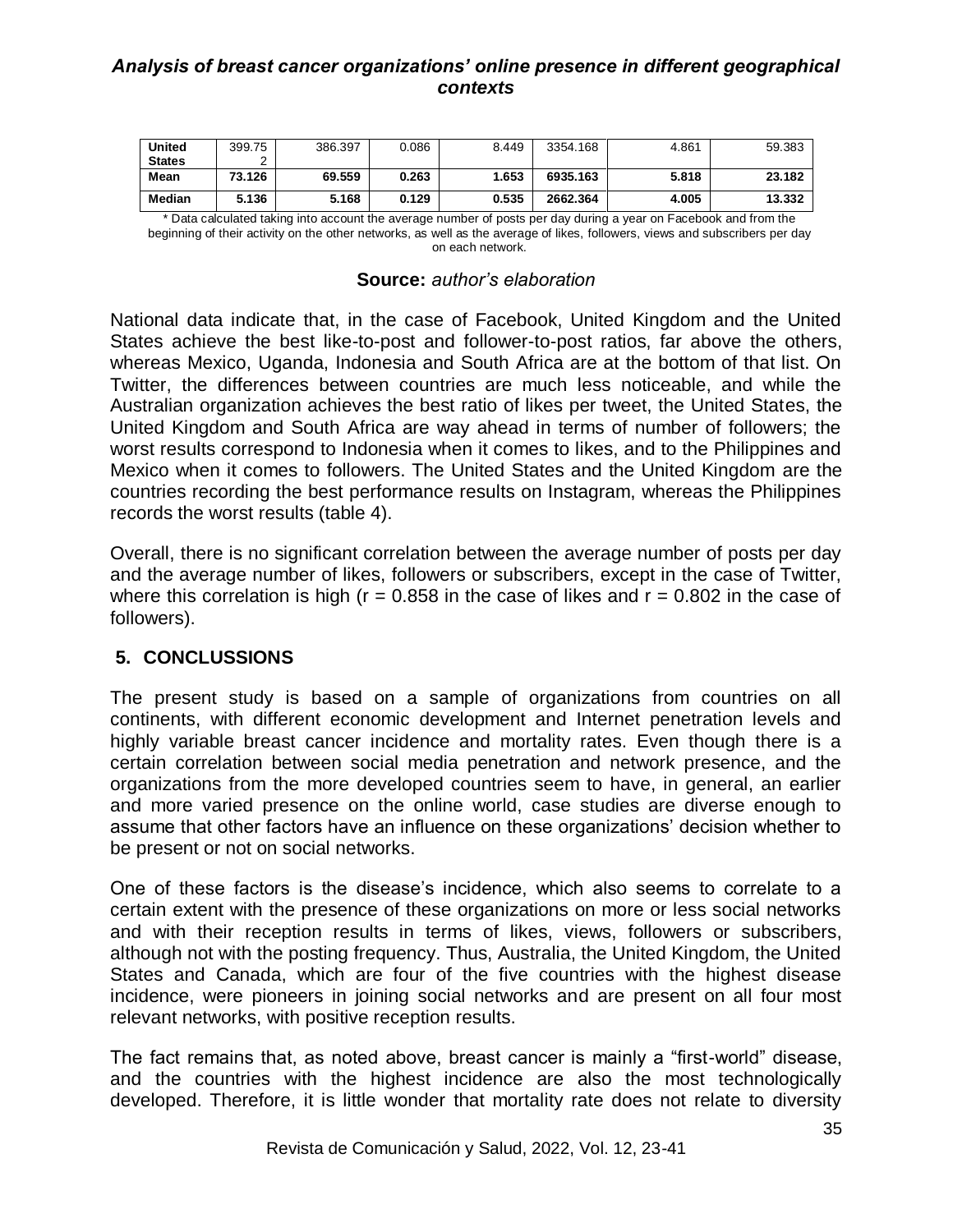regarding online presence, nor to activity or reception levels. Indeed, the countries with the highest mortality rates are not those in which the disease has the highest incidence, but others in which, with a few exceptions, early detection and cure processes may be more complex.

With specific regard to the use of each social network, Facebook, with the highest worldwide penetration, is chosen by most organizations to develop their online activities. Moreover, its performance in terms of transmission-reception ratio, with a median of more than 5 likes per post, is quite positive when compared, for instance, with the study by Corbacho-Valencia et al. (2018), in which an average of 2,2 reactions per post is calculated for the most engaging posts published during 2017 Breast Cancer Awareness Month by 21 organizations from the United States, the United Kingdom, Canada and Australia. This implies that, even in the case of organizations with low posting frequency and few followers, these followers are quite loyal and respond positively to the content posted by the organizations, probably due to their high level of involvement.

As for Twitter, despite the fact that its penetration is much lower than that of YouTube or Instagram, half of the organizations remain on it because they created their accounts between 2008 and 2012, during Twitter's boom years; only Uganda joined late, in 2017. However, most organizations, in line with usage trends, have reduced their activity on Twitter and it can be expected that some may eventually close their accounts.

Although YouTube is the second most relevant social network worldwide, its penetration is uneven across countries, which affects the organizations' presence on the video channel. In addition, the activity level of several organizations is quite limited, and so are their reception results.

Regarding Instagram, there are already a few organizations from very different latitudes that have decided to join this network. Instagram is proving to yield good performance results, with an average follower-to-post ratio that doubles that of Facebook; therefore, considering that it is already the third social network in terms of penetration, Instagram seems a good alternative for those organizations wishing to start or increase their online activities.

In view of these results, it would be recommended that organizations focus their efforts on Facebook and Instagram, also using them as a platform for the dissemination of possible audiovisual material that barely reaches views on YouTube.

As a limitation to this study, it should be noted that the reported trends are not particularly significant and that, in some cases, the presence on social networks may depend more on the organizations' will and interest to be active on the online world than on objective factors recommending their presence on networks. For instance, the organizations of Uganda, Sierra Leone and Nigeria are present on Facebook even though Internet penetration rates in these countries reach only 6%, 8% and 12% respectively.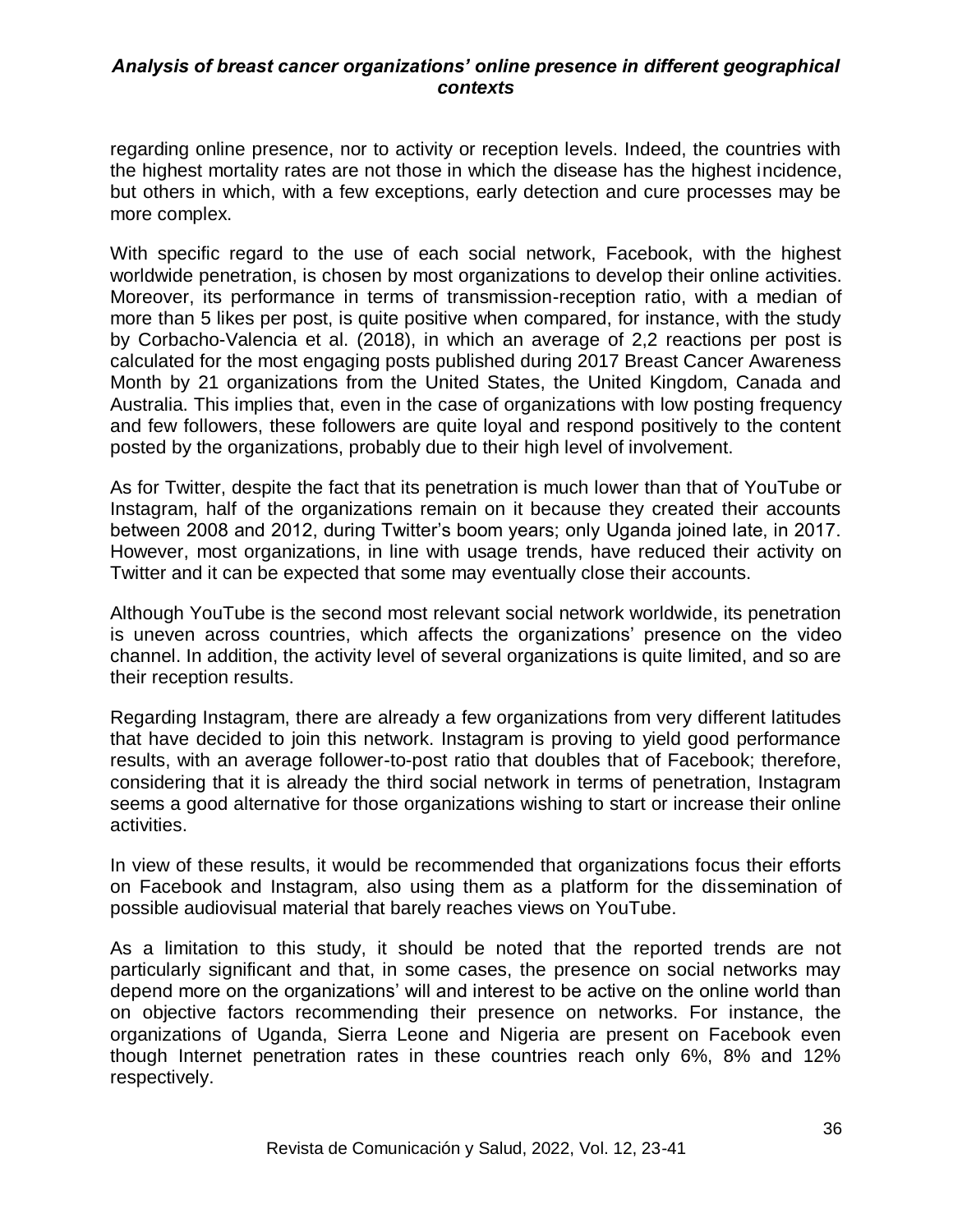It is true that, in these cases, the posting frequency is low, and the reception results are limited. However, in a continent where the percentage of network users rose from 4% to 17% within a year, and with an upward trend that is expected to continue in the coming years, it is relevant and a very good new that organizations fighting breast cancer, especially in countries with high mortality rates, make such efforts to maintain their online presence.

Although the findings of this descriptive study are not surprising, their importance lies in its broad perspective. Cancer has often been assumed to be a disease that mainly affects the first world, but the mortality rate from breast cancer in underdeveloped or developing countries is high and the incidence rate is increasing. It is therefore relevant to analyze from the field of study of communication the mechanisms and tools that can contribute to the prevention and early detection of the disease, the fund raising for its research and the accompaniment of patients, also in these contexts and not only in countries that already have a high level of communication development.

The expansion of the use of social networks in developing countries makes it possible to rely on their potential as disseminators of information in the short and medium term. For this reason, the mere verification of the efforts that some organizations are already making in this area, as well as the comparison of their activity with entities in developed countries in order to identify their shortcomings and opportunities, is valuable in opening up new avenues of research.

In this sense, a future line of research would be the content analysis of the publications with the greatest impact in these contexts, to detect the possible existence of patterns related to the subject, format or language, similar or different from those usual in the developed countries, that help organizations improve their publications to achieve a greater impact in view of their specificities.

# **6. REFERENCES**

- Abramson, K., Keefe, B., Chou, W-Y-S. (2015). Communicating About Cancer Through Facebook: A Qualitative Analysis of a Breast Cancer Awareness Page, *Journal of health communication, 20*(2), 237-243.<https://is.gd/OkykUx>
- Adhikari, J., Sharma, P., Arjyal, L., Uprety, D. (2016). YouTube as a source of information on cervical cancer. *North American journal of medical sciences, 8*(4), 183- 186.<https://is.gd/t0t6GU>
- Amadou, A., Torres-Mejía G., Hainaut P., Romieu I. (2014). Breast cancer in Latin America: global burden, patterns, and risk factors. *Salud Pública de México*, *56*, 547- 54.

[https://www.scielosp.org/article/ssm/content/raw/?resource\\_ssm\\_path=/media/assets/](https://www.scielosp.org/article/ssm/content/raw/?resource_ssm_path=/media/assets/spm/v56n5/v56n5a22.pdf) [spm/v56n5/v56n5a22.pdf](https://www.scielosp.org/article/ssm/content/raw/?resource_ssm_path=/media/assets/spm/v56n5/v56n5a22.pdf)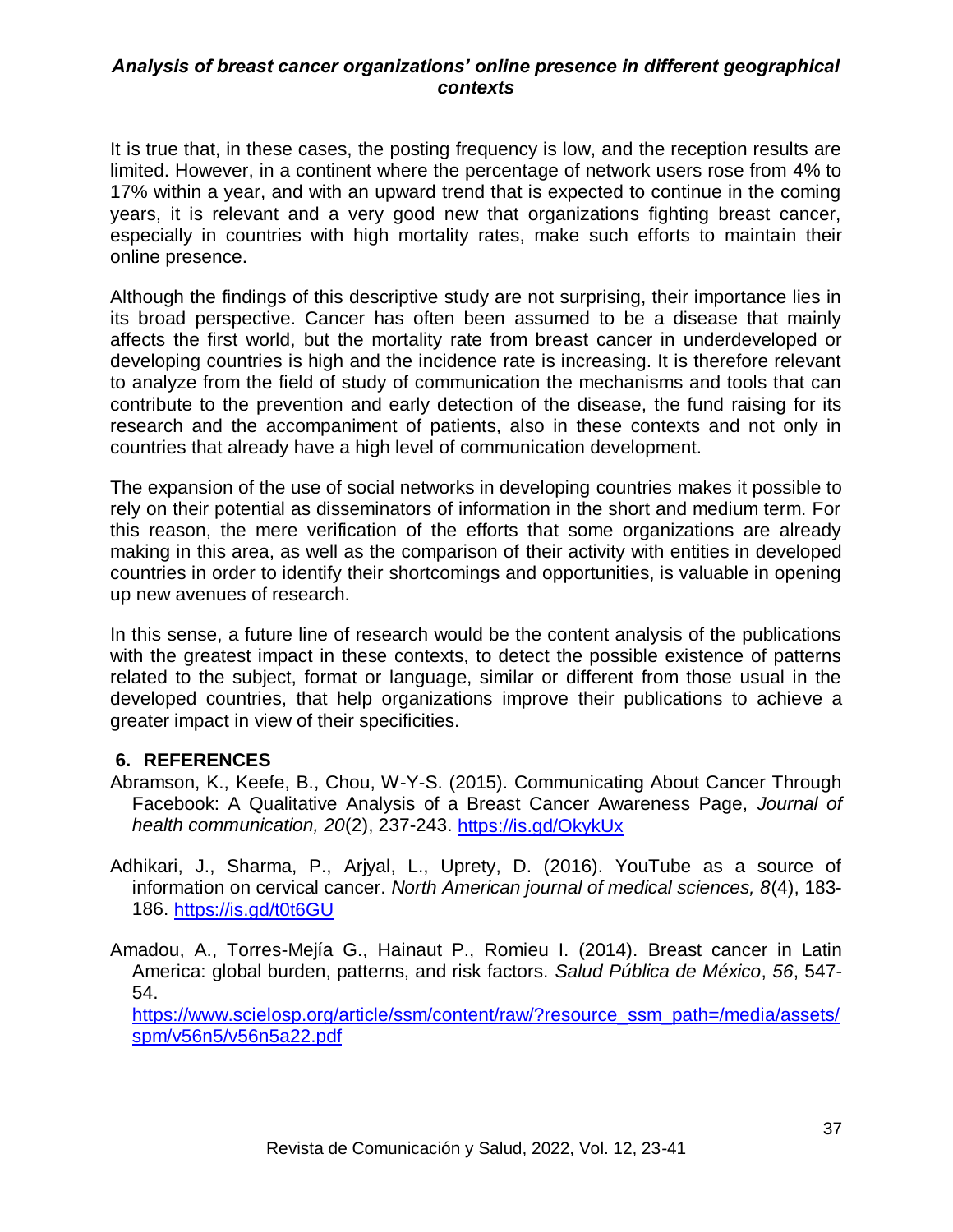- Basch, C-H., Basch, C-E., Hillyer, G-C., Reeves, R. (2015). YouTube videos related to skin cancer: a missed opportunity for cancer prevention and control. *JMIR cancer, 1*(1). <https://is.gd/A7mEKC>
- Basch, C-H., MacLean, S-A. (2019). Breast cancer on Instagram: A descriptive study. *International Journal of Preventive Medicine, 10*(1), 166.<https://is.gd/JGFM2j>
- Basch, C-H., Menafro, A., Mongiovi, J., Hillyer, G-C., Basch, C-E. (2017). A Content Analysis of YouTube™ Videos Related to Prostate Cancer. *American Journal of Men's Health, 11*(1), 154-157.<https://is.gd/YYVJ8M>
- Bray, F., Ferlay, J., Soerjomataram, I., Siegel, R-L., Torre, L-A., Jemal, A. (2018). Global cancer statistics 2018: GLOBOCAN estimates of incidence and mortality worldwide for 36 cancers in 185 countries. *CA: a cancer journal for clinicians, 68(6),* 394-424. <https://is.gd/RZnjU6>
- Clark, E-M., James, T., Jones, C-A., Alapati, A., Ukandu, P., Danforth, C-M., Dodds, P-S. (2018). A sentiment analysis of breast cancer treatment experiences and healthcare perceptions across twitter. <https://is.gd/Eniahs>
- Cooper, C-P., Gelb, C-A., Chu, J. (2016). Gynecologic Cancer Information on YouTube: Will Women Watch Advertisements to Learn More? *Journal of Cancer Education*, *31*(3), 602-604.<https://is.gd/MG4huk>
- Corbacho-Valencia, J-M., Dafonte-Gómez, A., Míguez-González, M-I. (2018). ¿Son útiles los posts de Facebook favoritos de los usuarios para generar públicos informados y activos? Estudio de caso de las organizaciones contra el cáncer de mama. *Revista Internacional de Relaciones Públicas, 8*(15), 177-196. <https://is.gd/JV16da>
- Diddi, P., Lundy, L-K. (2017). Organizational Twitter use: content analysis of tweets during breast cancer awareness month. *Journal of health communication, 22*(3), 243- 253.<https://is.gd/y1lRji>
- Fernández-Gómez, E., Díaz-Campo, J. (2016). Comunicación sobre el cáncer en Facebook: Las asociaciones de Argentina, Chile, Colombia y España, *Cuadernos. info,* (38), 35-50.<https://is.gd/POzbIH>
- Hallyburton, A., Evarts, L-A. (2014). Gender and online health information seeking: A five survey meta-analysis. Journal of Consumer Health on the Internet, 18(2), 128- 142.<https://is.gd/nHzh0W>
- Hassona, Y., Taimeh, D., Marahleh, A., Scully, C. (2016). YouTube as a source of information on mouth (oral) cancer. *Oral diseases, 22*(3), 202-208. <https://is.gd/QDy2JE>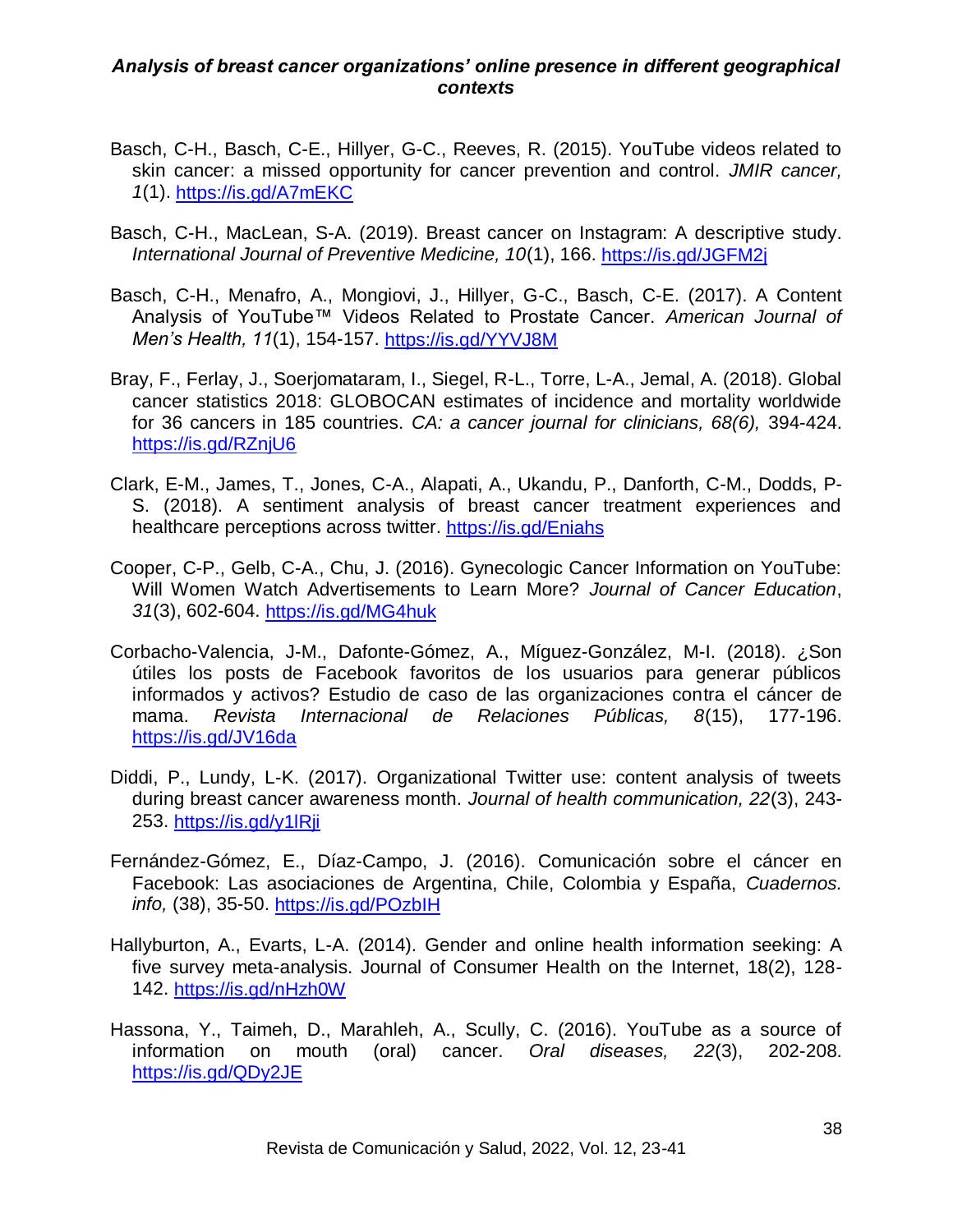- International Agency for Research on Cancer & World Health Organization (2020). *Cancer today. Data visualization tools for exploring the global cancer burden in 2018.*  <https://gco.iarc.fr/today/home>
- Jiménez-Marín, G., Bellido-Pérez, E., Trujillo-Sánchez, M. (2021). Publicidad en Instagram y riesgos para la salud pública: el *influencer* como prescriptor de medicamentos. *Revista Española de Comunicación en Salud, 12*(1), pp. 43- 57. [https://doi.org/10.20318/recs.2021.5809.](https://doi.org/10.20318/recs.2021.5809)
- Kim, E., Hou, J., Han, J-Y., Himelboim, I. (2016). Predicting retweeting behavior on breast cancer social networks: Network and content characteristics. *Journal of Health Communication, 21*(4), 479–486.<https://is.gd/TE3u2d>
- Li, N., Orrange, S., Kravitz, R-L., Bell, R-A. (2014). Reasons for and predictors of patients' online health information seeking following a medical appointment. *Family practice*, *31*(5), 550-556.<https://is.gd/n4lRhD>
- Li, J., Theng, Y-L., Foo, S. (2016). Predictors of online health information seeking behavior: Changes between 2002 and 2012. *Health informatics journal, 22*(4), 804- 814.<https://is.gd/VD61oF>
- Madathil, K-C., Rivera-Rodríguez, A-J., Greenstein, J-S., Gramopadhye, A-K. (2015). Healthcare information on YouTube: a systematic review. *Health informatics journal, 21*(3), 173-194.<https://is.gd/k3bNTm>
- Myrick, J-G., Oliver, M-B. (2014). Laughing and crying: Mixed emotions, compassion, and the effectiveness of a YouTube PSA about skin cancer. *Health communication, 30*(8), 820-829.<https://is.gd/Dpiyx2>
- Nastasi, A., Bryant, T., Canner, J-K., Dredze, M., Camp, M-S., Nagarajan, N. (2017). Breast cancer screening and social media: A content analysis of evidence use and guideline opinions on Twitter. *Journal of Cancer Education*.<https://is.gd/GSlYqE>
- Namkoong, K., Shah, D-V., Gustafson, D-H. (2017). Offline social relationships and online cancer communication: effects of social and family support on online social network building. *Health communication*, *32*(11), 1422-1429.
- Ponce-de-León-Villafuerte, S., Ferrán-Fernández, Y., Portal-Moreno, R. (2016). El cáncer, un desafío común. De la percepción pública a la responsabilidad social. *Revista de Comunicación y Salud*, *6*(1), 43-54. [https://doi.org/10.35669/revistadecomunicacionysalud.2016.6\(1\).43-54](https://doi.org/10.35669/revistadecomunicacionysalud.2016.6(1).43-54)
- Ruppert, L., Køster, B., Siegert, A-M., Cop, C., Boyers, L., Karimkhani, C., Winston, H., Mounessa, J., Dellavalle, R-P., Reinau, D., Diepgen, T., Surber, C. (2017). YouTube as a source of health information: Analysis of sun protection and skin cancer prevention related issues. *Dermatology Online Journal, 23*(1). <https://is.gd/xbhD5x>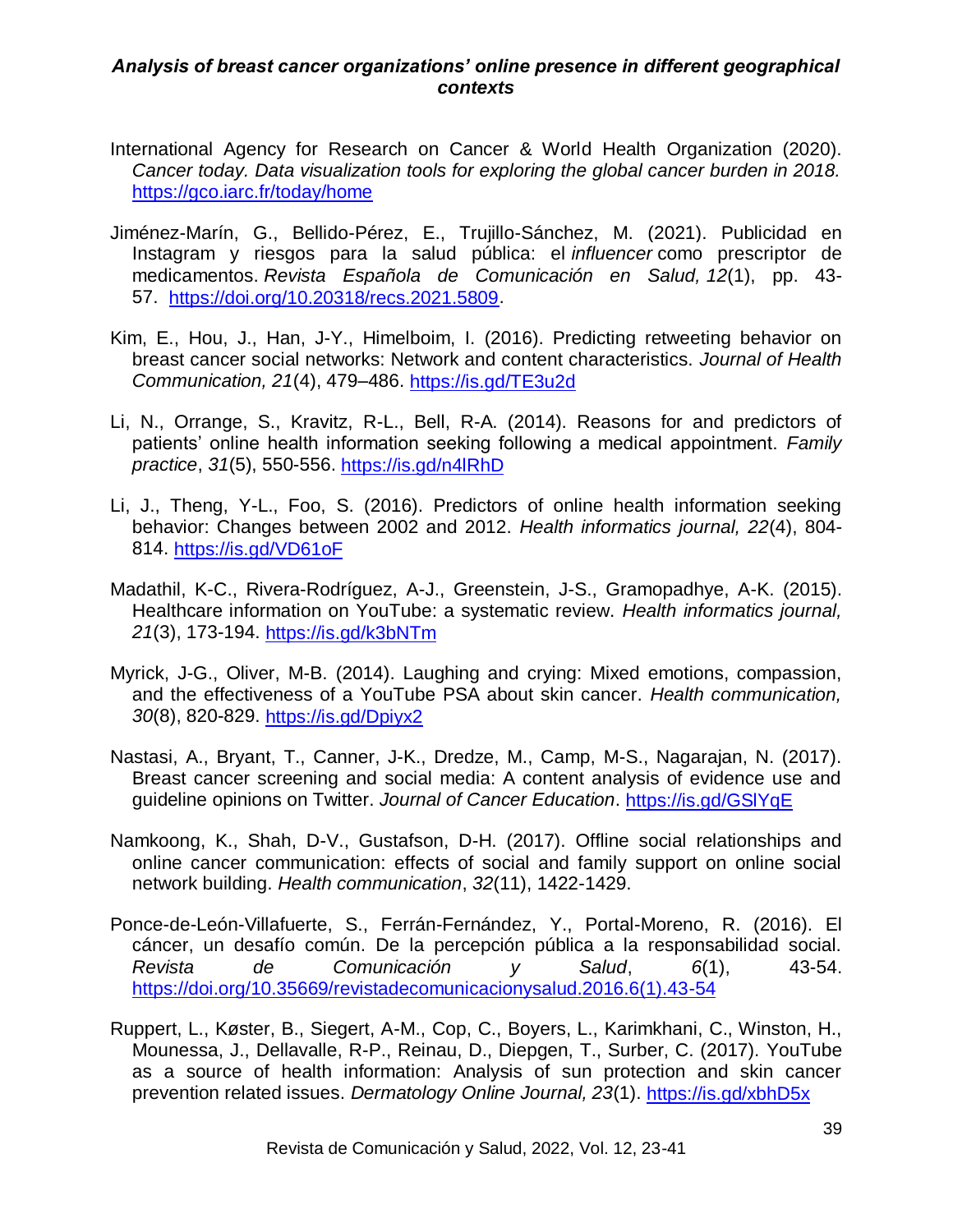- Strekalova, Y-A., Krieger, J-L. (2016). A picture really is worth a thousand words: Public engagement with the National Cancer Institute on social media. *Journal of Cancer Education.* Online first.<https://is.gd/cRm8N6>
- Thackeray, R., Burton, S-H., Giraud-Carrier, C., Rollins, S., Draper, C-R. (2013). Using Twitter for breast cancer prevention: An analysis of breast cancer awareness month. *BMC Cancer, 13*(1), 508.<https://is.gd/DnyyY3>
- The Cancer Atlas (n.d.). *Breast Cancer*. https://canceratlas.cancer.org/theburden/breast-cancer/
- Theiss, S-K., Burke, R-M., Cory, J-L., Fairley, T-L. (2016). Getting beyond impressions: An evaluation of engagement with breast cancer related Facebook content. *mHealth, 2*(41), 41.<https://is.gd/g3yheB>
- Vraga, E-K., Stefanidis, A., Lamprianidis, G., Croitoru, A., Crooks, A-T., Delamater, P-L., Jacobsen, K-H. (2018). Cancer and social media: A comparison of traffic about breast cancer, prostate cancer, and other reproductive cancers on Twitter and Instagram. *Journal of health communication, 23*(2), 181-189.<https://is.gd/fz23zc>
- We are social and Hootsuite. (2019). *Global Digital Report 2019.* <https://digitalreport.wearesocial.com/>
- Xu, S., Markson, C., Costello, K-L., Xing, C-Y., Demissie, K., Llanos, A-A. (2016). Leveraging social media to promote public health knowledge: example of cancer awareness via Twitter. *JMIR public health and surveillance, 2*(1), e17. <https://is.gd/agn5KD>

# **AUTORES**

## **María Isabel Míguez-González**

Professor at the University of Vigo, where she teaches on the Bachelor's Degree in Advertising and Public Relations and the Master's Degree in Social Media Communication and Digital Content Creation. She is coordinator of the SEPCOM group, research group in communication for public service and is currently principal investigator of the project "Digital narratives against disinformation. She is part of the teaching innovation group DIXITAIS.

**Orcid ID:** <https://orcid.org/0000-0002-0580-8493>

## **Dra. Silvia García-Mirón**

Professor at the Department of Audiovisual Communication and Advertising at the University of Vigo. PhD in Audiovisual Communication and Advertising. Member of the SEPCOM research group. She has been academic secretary of the Faculty of Social Sciences and Communication and coordinator of the Master's Degree in Art Direction in Advertising.